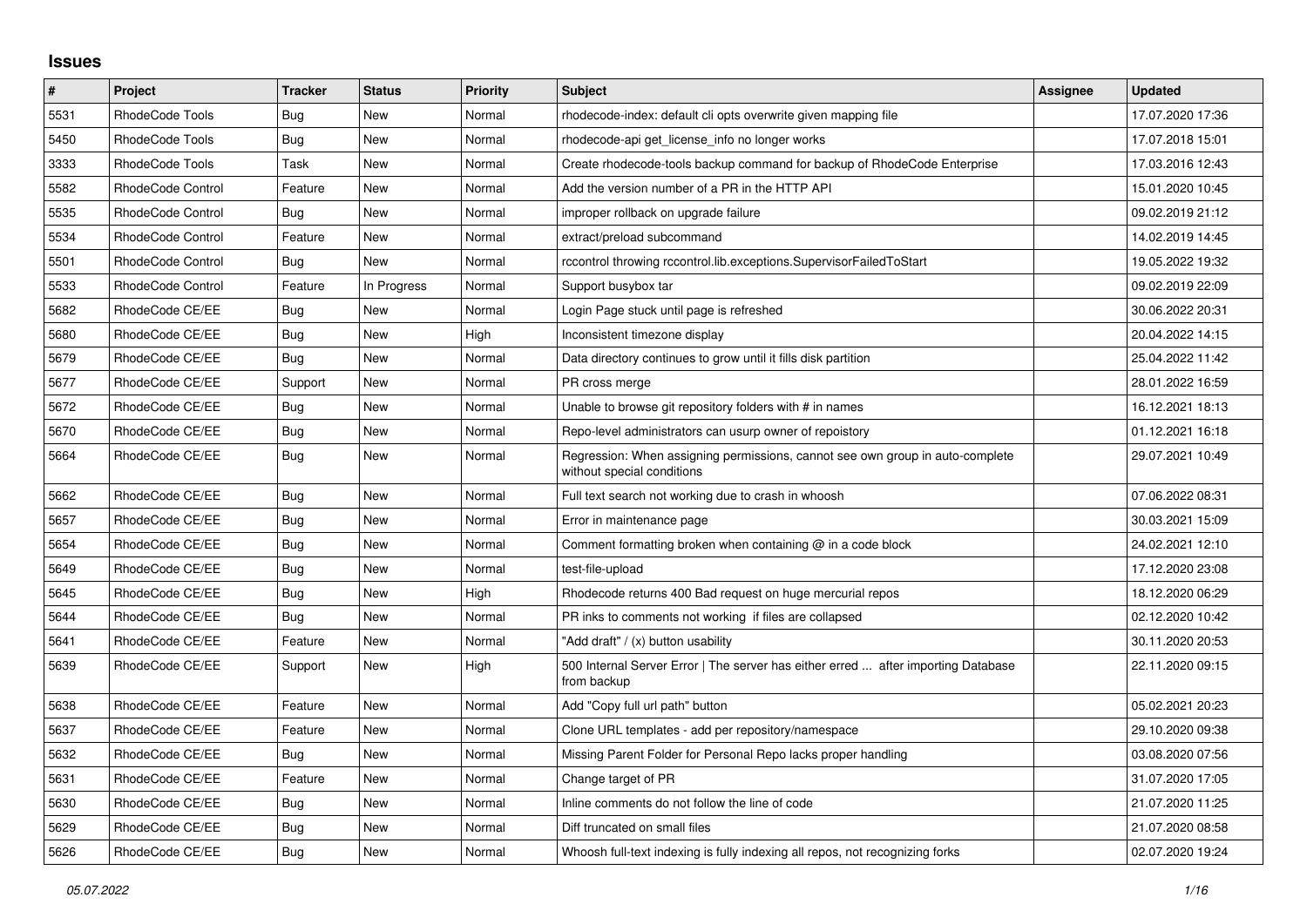| $\sharp$ | Project         | <b>Tracker</b> | <b>Status</b> | <b>Priority</b> | <b>Subject</b>                                                                                                    | <b>Assignee</b> | <b>Updated</b>   |
|----------|-----------------|----------------|---------------|-----------------|-------------------------------------------------------------------------------------------------------------------|-----------------|------------------|
| 5624     | RhodeCode CE/EE | Bug            | New           | Normal          | Timeout when trying to test SMTP email configuration                                                              |                 | 01.07.2020 20:01 |
| 5618     | RhodeCode CE/EE | Support        | New           | Normal          | Getting HTTP 502 Bad Gateway when trying to push (or clone) on a slow network                                     |                 | 27.05.2020 21:56 |
| 5617     | RhodeCode CE/EE | Feature        | New           | Normal          | Allow PRs to non-head bookmarks                                                                                   |                 | 20.05.2020 12:25 |
| 5613     | RhodeCode CE/EE | Feature        | New           | Low             | Feature Request: Issue tracker link in new tab/window                                                             |                 | 03.10.2021 23:25 |
| 5612     | RhodeCode CE/EE | Bug            | <b>New</b>    | Low             | CPU cores getting maxed out by VCSServer on Repository Size request                                               |                 | 03.10.2021 23:25 |
| 5600     | RhodeCode CE/EE | Feature        | New           | Normal          | Change default repository landing page                                                                            |                 | 27.01.2021 01:04 |
| 5595     | RhodeCode CE/EE | Feature        | New           | Normal          | Group code review mail notification                                                                               |                 | 03.03.2020 10:17 |
| 5593     | RhodeCode CE/EE | Support        | New           | Normal          | SSH connections                                                                                                   |                 | 17.02.2020 16:18 |
| 5590     | RhodeCode CE/EE | Bug            | New           | Normal          | Pull Request creation takes 2 minutes                                                                             |                 | 28.05.2020 20:48 |
| 5588     | RhodeCode CE/EE | Bug            | New           | Normal          | wrong rendering of issue tracker pattern                                                                          |                 | 29.01.2020 11:24 |
| 5586     | RhodeCode CE/EE | Feature        | New           | Normal          | @mention should be a link                                                                                         |                 | 29.01.2020 11:46 |
| 5584     | RhodeCode CE/EE | Feature        | New           | Normal          | "update pull request link" message on vcs client                                                                  |                 | 23.01.2020 10:32 |
| 5570     | RhodeCode CE/EE | Bug            | New           | Normal          | Remap repositories always fail in RhodeCode community                                                             |                 | 04.10.2019 14:50 |
| 5559     | RhodeCode CE/EE | Bug            | New           | Normal          | Timezone handling issue on repos list                                                                             |                 | 07.07.2019 22:19 |
| 5556     | RhodeCode CE/EE | Bug            | New           | Normal          | After upgrade RhodeCode Enterprise, pull request via API adds repo owner as<br>default reviewer                   |                 | 01.01.2020 13:09 |
| 5552     | RhodeCode CE/EE | Feature        | <b>New</b>    | High            | PR dependency across repos                                                                                        |                 | 22.06.2019 01:15 |
| 5550     | RhodeCode CE/EE | Bug            | <b>New</b>    | Normal          | 500 Internal Server Error   The server has either erred or is incapable of performing<br>the requested operation. |                 | 18.04.2019 17:12 |
| 5547     | RhodeCode CE/EE | Bug            | New           | Normal          | UI not consistent between Firefox and Chrome                                                                      |                 | 01.03.2019 23:35 |
| 5545     | RhodeCode CE/EE | Bug            | <b>New</b>    | Normal          | Merge commit to contain the username/reponame of the origin                                                       |                 | 28.02.2019 13:46 |
| 5543     | RhodeCode CE/EE | Feature        | New           | Normal          | Repo API should have equivalent get_repo_audit_logs() to User API call<br>get_user_audit_logs()                   |                 | 26.02.2019 12:22 |
| 5541     | RhodeCode CE/EE | Support        | New           | Normal          | <b>SVN Settings: Repository Patterns</b>                                                                          |                 | 16.12.2019 15:35 |
| 5540     | RhodeCode CE/EE | <b>Bug</b>     | New           | Normal          | Rhode Code 4.15.2 VCS Caching(?) behaviour                                                                        |                 | 25.02.2019 17:01 |
| 5538     | RhodeCode CE/EE | Bug            | <b>New</b>    | Normal          | internal server error (UnicodeDecodeError) during rhodecode-index request                                         |                 | 20.02.2019 14:43 |
| 5527     | RhodeCode CE/EE | Support        | New           | Normal          | API: expose human readable failure reason                                                                         |                 | 30.01.2019 17:43 |
| 5524     | RhodeCode CE/EE | <b>Bug</b>     | New           | High            | Cannot log into RhodeCode anymore                                                                                 |                 | 15.01.2019 17:08 |
| 5519     | RhodeCode CE/EE | Bug            | New           | High            | User unable to fork the repo despite setting Repository Forking to Disabled                                       |                 | 11.12.2018 22:21 |
| 5512     | RhodeCode CE/EE | Bug            | New           | Normal          | Show commit phase in summary view                                                                                 |                 | 09.11.2018 21:37 |
| 5511     | RhodeCode CE/EE | Feature        | New           | Normal          | New feature to synchronize the fork with the remote repo from the summary page                                    |                 | 13.11.2018 01:23 |
| 5510     | RhodeCode CE/EE | Bug            | New           | High            | AssertionError: unexpected parameters: user agent & hook type                                                     |                 | 31.07.2021 11:14 |
| 5509     | RhodeCode CE/EE | Bug            | New           | Normal          | Remove `!important attributes` from UI elements                                                                   |                 | 07.12.2018 07:40 |
| 5506     | RhodeCode CE/EE | <b>Bug</b>     | New           | Normal          | Web UI fonts are not looking good and is difficult to read for people with low vision                             |                 | 26.10.2018 09:38 |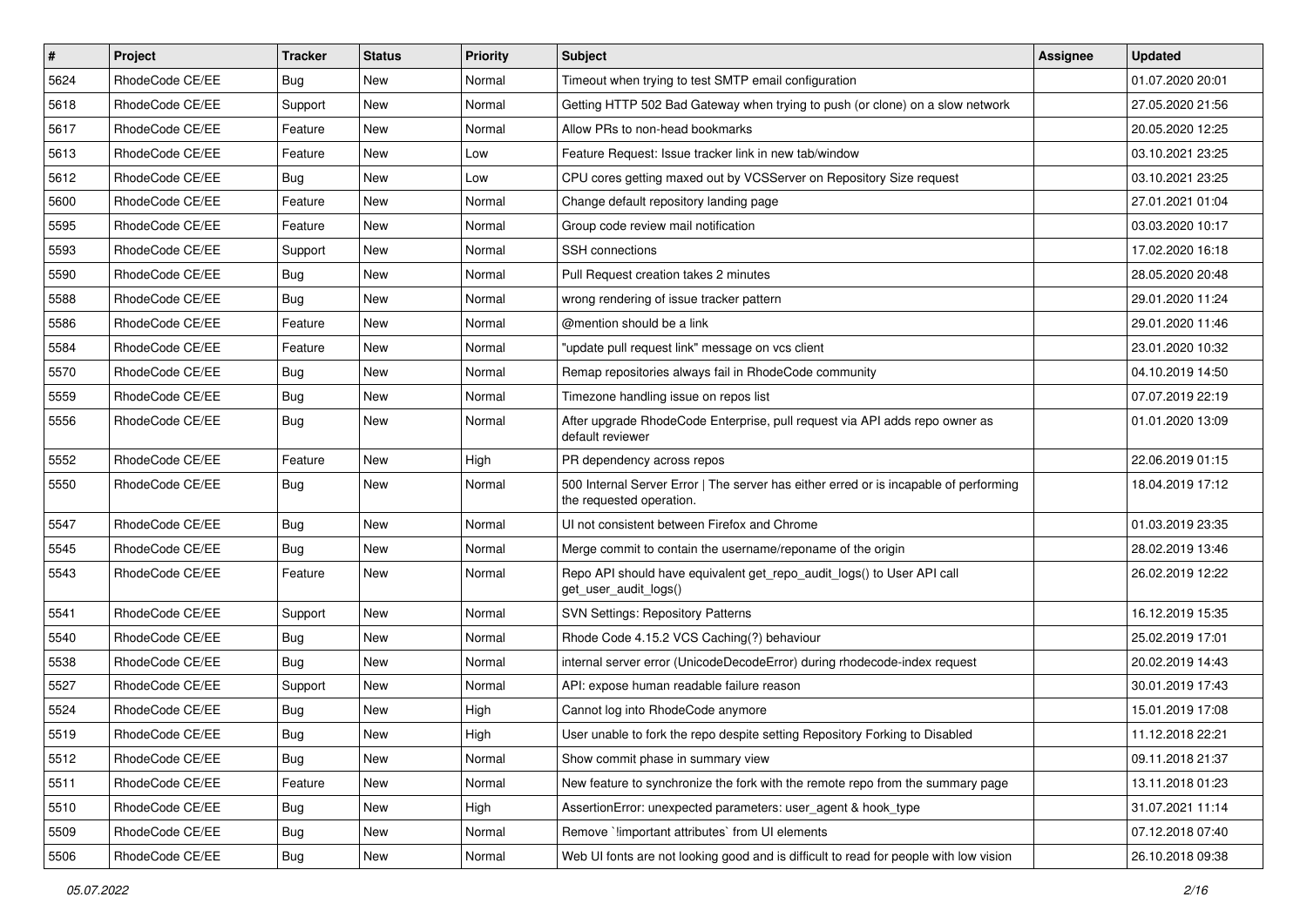| #    | <b>Project</b>  | <b>Tracker</b> | <b>Status</b> | <b>Priority</b> | <b>Subject</b>                                                                                                                                                                       | Assignee | <b>Updated</b>   |
|------|-----------------|----------------|---------------|-----------------|--------------------------------------------------------------------------------------------------------------------------------------------------------------------------------------|----------|------------------|
| 5504 | RhodeCode CE/EE | Feature        | New           | Normal          | Buttons to copy commit hash and to expand the commit message in the repo<br>summary view                                                                                             |          | 26.10.2018 00:59 |
| 5503 | RhodeCode CE/EE | Support        | New           | Normal          | failed to upgrade to 4.13.3                                                                                                                                                          |          | 06.11.2018 18:28 |
| 5500 | RhodeCode CE/EE | <b>Bug</b>     | <b>New</b>    | Normal          | How to enable/set "RC_SKIP_HOOKS" to disable svn hooks?                                                                                                                              |          | 02.10.2018 07:45 |
| 5499 | RhodeCode CE/EE | Support        | <b>New</b>    | Normal          | ERROR [celery.worker.consumer.consumer] consumer: Cannot connect                                                                                                                     |          | 11.09.2018 08:39 |
| 5497 | RhodeCode CE/EE | Support        | New           | Normal          | hg push hangs                                                                                                                                                                        |          | 30.08.2018 22:15 |
| 5496 | RhodeCode CE/EE | Support        | New           | Normal          | database migration 4.11.6 mysql to 4.12.4 postgres                                                                                                                                   |          | 27.08.2018 21:17 |
| 5495 | RhodeCode CE/EE | Support        | New           | Normal          | Idap to crowd users groups sync source                                                                                                                                               |          | 10.09.2018 22:09 |
| 5494 | RhodeCode CE/EE | <b>Bug</b>     | New           | Normal          | rccontrol's python package management causes slow VCS SSH                                                                                                                            |          | 02.04.2019 11:56 |
| 5492 | RhodeCode CE/EE | Bug            | <b>New</b>    | Normal          | VCSServer + SVN 1.10                                                                                                                                                                 |          | 26.07.2018 15:01 |
| 5491 | RhodeCode CE/EE | Support        | New           | Urgent          | Upgrade RhodeCode Community + VCSSERVER from 4.10.4 to 4.12.4, pull request<br>stop working with reviewers                                                                           |          | 30.08.2018 09:47 |
| 5484 | RhodeCode CE/EE | Support        | <b>New</b>    | Normal          | Setting up ssh, remote hg not found                                                                                                                                                  |          | 06.07.2018 23:41 |
| 5475 | RhodeCode CE/EE | Bug            | New           | Normal          | Unable to locate user in OpenLDAP directory via Idaps                                                                                                                                |          | 08.06.2018 20:06 |
| 5471 | RhodeCode CE/EE | Bug            | <b>New</b>    | Normal          | Webhook integration failing: need more than 3 values to unpack                                                                                                                       |          | 01.06.2018 02:26 |
| 5468 | RhodeCode CE/EE | Support        | New           | Normal          | Check logic for updating last commit for repository groups                                                                                                                           |          | 30.08.2018 09:47 |
| 5462 | RhodeCode CE/EE | Bug            | New           | Normal          | create_repo api fails with celery enabled                                                                                                                                            |          | 10.07.2018 17:49 |
| 5460 | RhodeCode CE/EE | Bug            | <b>New</b>    | Low             | Repo creation stuck when remote clone returns partial http code 500                                                                                                                  |          | 06.07.2018 19:14 |
| 5414 | RhodeCode CE/EE | <b>Bug</b>     | <b>New</b>    | High            | When Opening New Pull Request, Target Revision Default Is Undesireable                                                                                                               |          | 11.04.2018 23:20 |
| 5410 | RhodeCode CE/EE | Bug            | New           | Normal          | After converting to CE, we get the following error when trying to view some repos in<br>the UI: "UnicodeDecodeError: 'ascii' codec can't decode byte" (full error in<br>Description) |          | 25.01.2018 20:45 |
| 5406 | RhodeCode CE/EE | Bug            | <b>New</b>    | Normal          | <b>Installer Fails</b>                                                                                                                                                               |          | 01.12.2017 11:52 |
| 5405 | RhodeCode CE/EE | Bug            | New           | Normal          | Add repository from UI leads to HTTP/404                                                                                                                                             |          | 28.11.2017 11:39 |
| 5404 | RhodeCode CE/EE | Task           | <b>New</b>    | Normal          | Add an option to detach review rules when deleting an user                                                                                                                           |          | 22.11.2017 11:23 |
| 5400 | RhodeCode CE/EE | Task           | <b>New</b>    | Normal          | User group - subgroup support                                                                                                                                                        |          | 06.11.2017 22:00 |
| 5394 | RhodeCode CE/EE | Support        | New           | Normal          | SVN to Git / Mercurial Migration                                                                                                                                                     |          | 03.10.2017 09:29 |
| 5371 | RhodeCode CE/EE | Bug            | New           | Normal          | Comment times in Pull Requests are off by 1 day                                                                                                                                      |          | 10.04.2018 15:11 |
| 5289 | RhodeCode CE/EE | Feature        | <b>New</b>    | High            | Ability to Upload/Replace a file using the UI                                                                                                                                        |          | 22.09.2017 10:29 |
| 5278 | RhodeCode CE/EE | Feature        | New           | Normal          | Require support for git repositories of the form git://                                                                                                                              |          | 13.04.2017 15:20 |
| 5273 | RhodeCode CE/EE | Feature        | New           | Normal          | Comment status                                                                                                                                                                       |          | 07.04.2017 13:10 |
| 5271 | RhodeCode CE/EE | Feature        | New           | Normal          | Private comments                                                                                                                                                                     |          | 07.04.2017 12:01 |
| 5269 | RhodeCode CE/EE | Support        | New           | Normal          | Upgrade from RC EE 3.7.1 to RC EE 4.x                                                                                                                                                |          | 29.06.2017 19:36 |
| 5256 | RhodeCode CE/EE | Feature        | New           | Normal          | Last repository access time.                                                                                                                                                         |          | 23.03.2017 16:34 |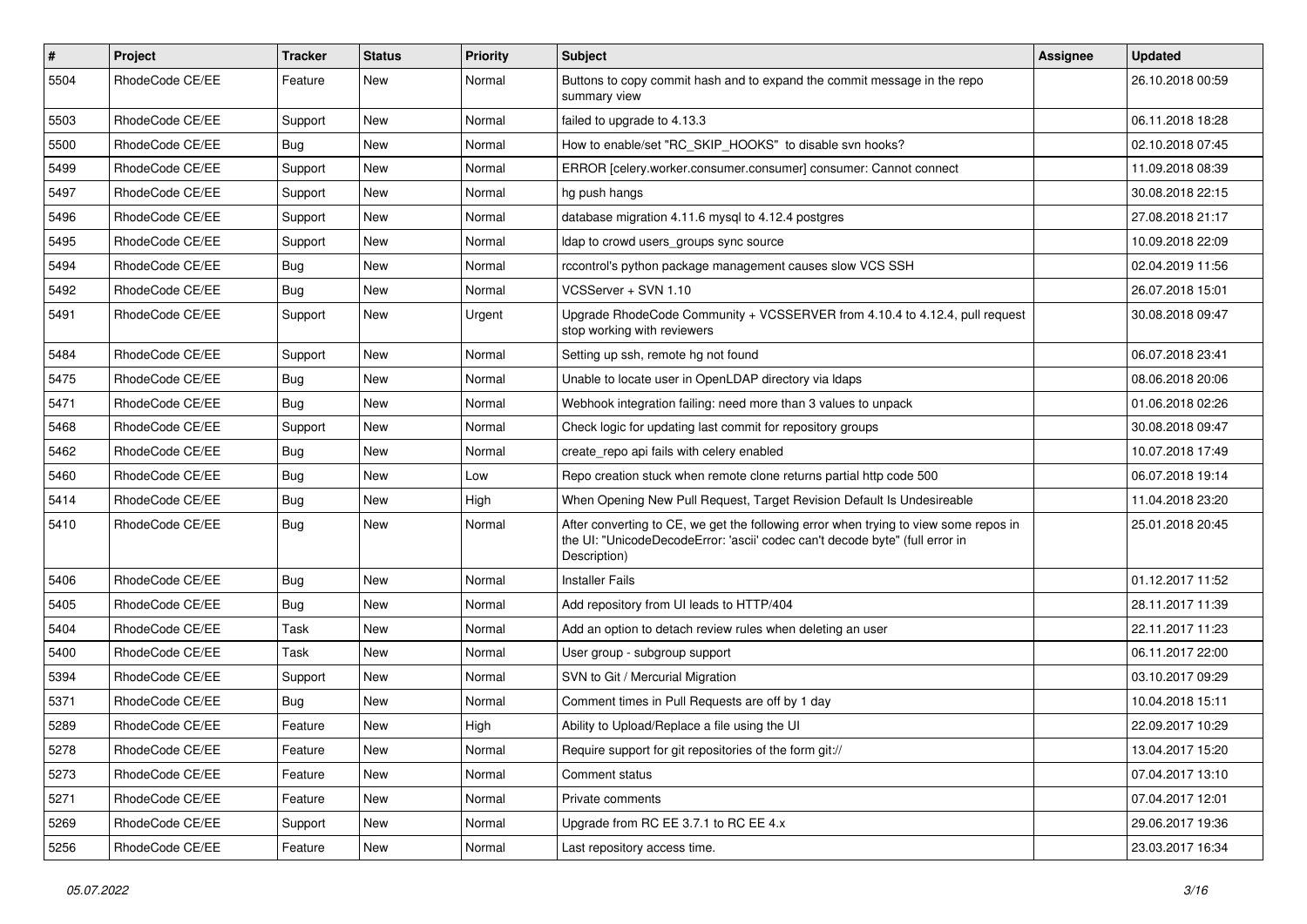| $\pmb{\#}$ | Project         | <b>Tracker</b> | <b>Status</b> | <b>Priority</b> | <b>Subject</b>                                                                                                     | Assignee | <b>Updated</b>   |
|------------|-----------------|----------------|---------------|-----------------|--------------------------------------------------------------------------------------------------------------------|----------|------------------|
| 5255       | RhodeCode CE/EE | Support        | New           | Normal          | I can't access issues created by me from mail                                                                      |          | 04.04.2017 11:28 |
| 5227       | RhodeCode CE/EE | <b>Bug</b>     | New           | Normal          | 400 during a svn checkout, file with special chars                                                                 |          | 23.02.2017 17:43 |
| 5218       | RhodeCode CE/EE | Bug            | New           | Normal          | 500 when forking repository, when using special chars in password.                                                 |          | 19.02.2017 21:46 |
| 5200       | RhodeCode CE/EE | Task           | New           | Normal          | investigate search improvements                                                                                    |          | 16.12.2019 16:04 |
| 4669       | RhodeCode CE/EE | Task           | <b>New</b>    | Normal          | disable pytest sugar on nix-build                                                                                  |          | 01.12.2016 12:52 |
| 4312       | RhodeCode CE/EE | Task           | New           | Normal          | Storage location changes                                                                                           |          | 11.07.2017 13:31 |
| 4303       | RhodeCode CE/EE | Support        | <b>New</b>    | Normal          | rhodecode instance                                                                                                 |          | 08.11.2016 16:32 |
| 4301       | RhodeCode CE/EE | Feature        | New           | Normal          | [API] toggle force password reset in api for Idap users                                                            |          | 28.10.2016 15:43 |
| 4299       | RhodeCode CE/EE | Task           | New           | Normal          | TEMPLATE repo groups                                                                                               |          | 22.09.2017 10:26 |
| 4290       | RhodeCode CE/EE | Task           | <b>New</b>    | Normal          | Allow to transplant the review status to merged commits                                                            |          | 17.04.2018 21:50 |
| 4285       | RhodeCode CE/EE | <b>Bug</b>     | New           | Normal          | Intermittent error while trying to create or fork a repository                                                     |          | 17.10.2016 22:42 |
| 4272       | RhodeCode CE/EE | Feature        | New           | Normal          | Better SPAM protection                                                                                             |          | 12.10.2016 11:14 |
| 4255       | RhodeCode CE/EE | Bug            | New           | Normal          | [translation, i18n] translation not being applied to integrations pages                                            |          | 30.09.2016 15:56 |
| 4252       | RhodeCode CE/EE | Support        | New           | Normal          | Backup & Recovery                                                                                                  |          | 07.10.2016 19:47 |
| 4226       | RhodeCode CE/EE | Feature        | <b>New</b>    | Normal          | [settings, system info] add VCS and Channelstream status to System Info                                            |          | 14.09.2016 16:45 |
| 4222       | RhodeCode CE/EE | Feature        | New           | Normal          | Configurable detection of READMEs                                                                                  |          | 09.09.2016 10:05 |
| 4216       | RhodeCode CE/EE | Task           | New           | Normal          | [ux, renderers] implement consistent rendering for text fields                                                     |          | 06.09.2016 11:46 |
| 4191       | RhodeCode CE/EE | Feature        | <b>New</b>    | Normal          | Add custom Image logo option to header                                                                             |          | 22.08.2016 14:49 |
| 4190       | RhodeCode CE/EE | Bug            | New           | Normal          | [tests] fix or remove rst xss inline test                                                                          |          | 22.08.2016 12:15 |
| 4189       | RhodeCode CE/EE | Bug            | New           | Normal          | [tests, git] count of commit ids is different for git than hg when comparing remote                                |          | 22.08.2016 12:34 |
| 4188       | RhodeCode CE/EE | Bug            | New           | Normal          | [tests, svn] changeset tests produce different results for svn                                                     |          | 22.08.2016 09:54 |
| 4182       | RhodeCode CE/EE | Feature        | New           | Normal          | add direct link from notification to corresponding PR                                                              |          | 19.08.2016 12:35 |
| 4163       | RhodeCode CE/EE | Task           | <b>New</b>    | Normal          | [ce, ee] celery refactor + upgrade                                                                                 |          | 15.08.2016 12:32 |
| 4154       | RhodeCode CE/EE | <b>Bug</b>     | New           | Low             | [ce, ee] user register via github captcha                                                                          |          | 05.08.2016 22:51 |
| 4144       | RhodeCode CE/EE | Feature        | <b>New</b>    | Normal          | [ux] improve enable/disable of notifications                                                                       |          | 02.08.2016 17:19 |
| 4116       | RhodeCode CE/EE | Bug            | New           | High            | [ee] Starting EE or running paster commands like setup-rhodecode does not work<br>without setting LC_ALL properly. |          | 18.08.2016 21:03 |
| 4109       | RhodeCode CE/EE | Bug            | <b>New</b>    | Normal          | [files] The "switch to commit" widget is broken after using browser back button                                    |          | 17.04.2018 21:50 |
| 4051       | RhodeCode CE/EE | Task           | New           | Normal          | [ux, renderering] Consistent formatting on text fields.                                                            |          | 22.09.2017 10:27 |
| 4045       | RhodeCode CE/EE | Task           | New           | Normal          | File permissions                                                                                                   |          | 17.04.2018 21:49 |
| 4040       | RhodeCode CE/EE | Bug            | New           | Low             | [ce, ee] logout when logged out causes 403 Cross-site request forgery detected                                     |          | 23.06.2016 13:40 |
| 3980       | RhodeCode CE/EE | Feature        | New           | Normal          | Add CI engine                                                                                                      |          | 05.06.2016 21:32 |
| 3979       | RhodeCode CE/EE | Feature        | New           | Normal          | Add kanban board                                                                                                   |          | 05.06.2016 21:20 |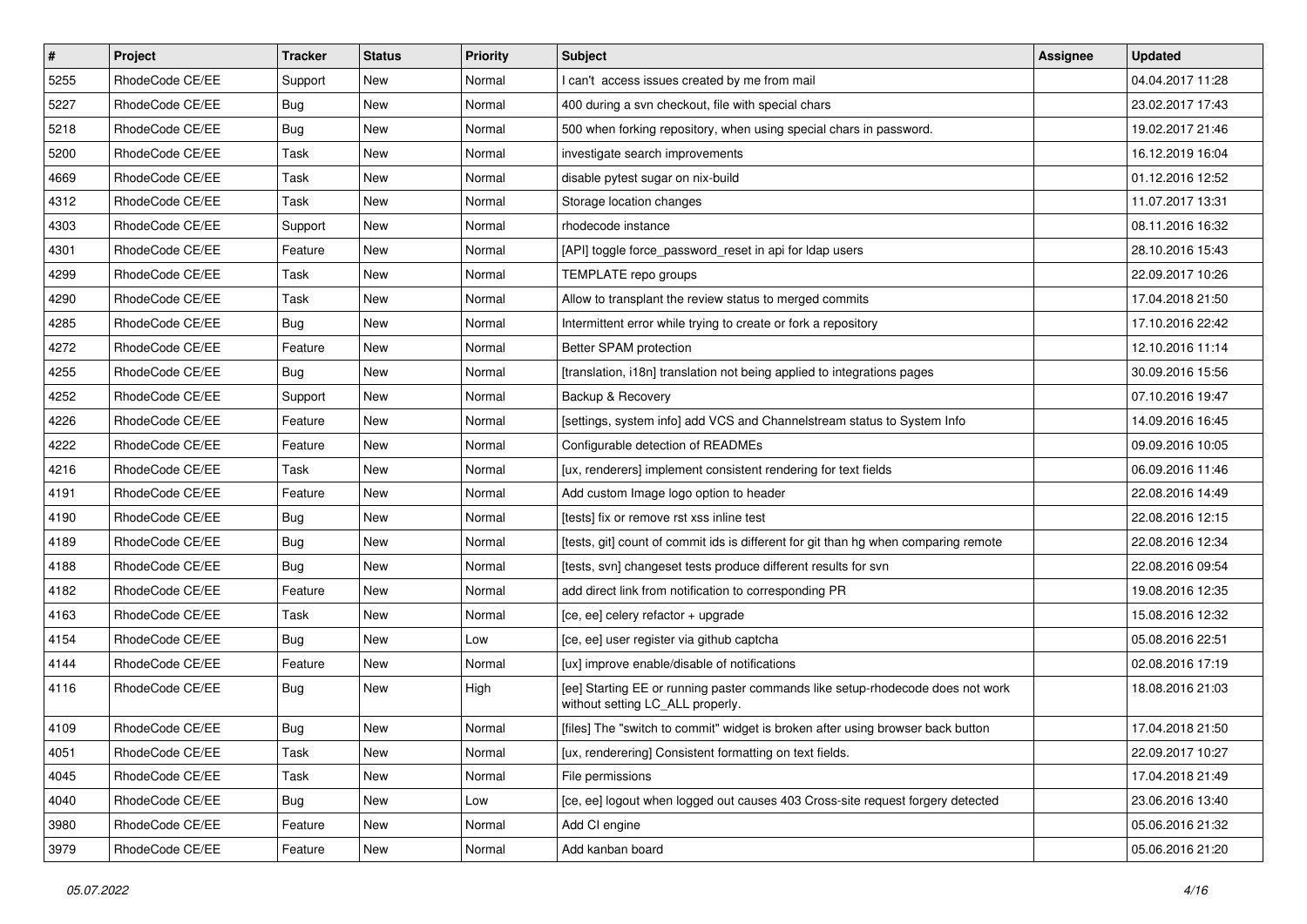| $\vert$ # | Project         | Tracker    | <b>Status</b> | <b>Priority</b> | <b>Subject</b>                                                            | Assignee | <b>Updated</b>   |
|-----------|-----------------|------------|---------------|-----------------|---------------------------------------------------------------------------|----------|------------------|
| 3978      | RhodeCode CE/EE | Feature    | New           | Normal          | Add bug tracker                                                           |          | 05.06.2016 21:20 |
| 3977      | RhodeCode CE/EE | Feature    | <b>New</b>    | Normal          | Wiki                                                                      |          | 05.06.2016 21:11 |
| 3963      | RhodeCode CE/EE | Bug        | New           | Normal          | [ce] Getting a newly added repo via remap/rescan via api gives no data    |          | 27.05.2016 05:02 |
| 3956      | RhodeCode CE/EE | <b>Bug</b> | New           | Normal          | [ce] - svn commit with all 'None' properties (author, message, etc.)      |          | 23.05.2016 17:22 |
| 3939      | RhodeCode CE/EE | Bug        | New           | Normal          | [ux] changelog filter blank after going back in browser                   |          | 18.05.2016 14:50 |
| 3923      | RhodeCode CE/EE | <b>Bug</b> | New           | Normal          | odd exception on running internal-code                                    |          | 09.08.2016 10:54 |
| 3922      | RhodeCode CE/EE | <b>Bug</b> | New           | Normal          | svn backend returns different diff to git/hg backends                     |          | 11.05.2016 14:29 |
| 3615      | RhodeCode CE/EE | Bug        | New           | Low             | (OperationalError) too many SQL variables on admin journal page           |          | 06.05.2016 11:45 |
| 3486      | RhodeCode CE/EE | Feature    | New           | Normal          | expose origin of permission in perm dict for users                        |          | 06.06.2016 10:54 |
| 3484      | RhodeCode CE/EE | Task       | New           | Normal          | oauth: reduce required permissions for 3rd party                          |          | 13.04.2016 12:33 |
| 3472      | RhodeCode CE/EE | Feature    | New           | Normal          | Expose unified hooks that can be used in SSH backend                      |          | 14.04.2016 17:54 |
| 3460      | RhodeCode CE/EE | Feature    | New           | Normal          | [ux, frontend] hide "show more" button when there is nothing more to show |          | 11.04.2016 13:37 |
| 3455      | RhodeCode CE/EE | Feature    | New           | Normal          | [ux] commit message search should render entire commit message            |          | 07.04.2016 17:50 |
| 3441      | RhodeCode CE/EE | <b>Bug</b> | New           | Normal          | [ux] clicking on line in file view scrolls to that line                   |          | 05.04.2016 13:35 |
| 3440      | RhodeCode CE/EE | Feature    | New           | Normal          | [design, ux] mock-up user interface for adding a branch/bookmark          |          | 05.04.2016 09:21 |
| 3382      | RhodeCode CE/EE | Bug        | New           | Normal          | download superrepo with subrepos                                          |          | 25.03.2016 01:30 |
| 3377      | RhodeCode CE/EE | Task       | New           | Normal          | extra fields types extensions                                             |          | 24.03.2016 15:23 |
| 3376      | RhodeCode CE/EE | Task       | New           | Normal          | Repo action plugins                                                       |          | 24.03.2016 15:21 |
| 3373      | RhodeCode CE/EE | Feature    | New           | Normal          | Allow to create Bookmarks and Branches from UI                            |          | 05.04.2016 09:21 |
| 3364      | RhodeCode CE/EE | Support    | New           | High            | Allow Specifying the Commit Message for Pull Request Merges               |          | 17.04.2018 21:51 |
| 3362      | RhodeCode CE/EE | Task       | New           | Normal          | auth-plugins, indicate visually that plugin is turned on but NOT enabled  |          | 22.03.2016 19:03 |
| 3351      | RhodeCode CE/EE | <b>Bug</b> | New           | Normal          | Duplicate IP whitelist entry shows error flash                            |          | 21.03.2016 15:54 |
| 3334      | RhodeCode CE/EE | Bug        | New           | Normal          | Attempt to edit .coveragerc through the online file editor                |          | 17.03.2016 13:49 |
| 3332      | RhodeCode CE/EE | Support    | New           | Normal          | LDAP settings page: Add button "test connection"                          |          | 17.03.2016 10:23 |
| 3261      | RhodeCode CE/EE | Task       | New           | Normal          | mousetrap.js bump to latest 1.5.X version                                 |          | 17.03.2016 12:52 |
| 3260      | RhodeCode CE/EE | Task       | New           | Normal          | api: expose get_repo_node method                                          |          | 17.03.2016 12:56 |
| 3250      | RhodeCode CE/EE | <b>Bug</b> | New           | Normal          | Posting a comment message is very slow !                                  |          | 17.03.2016 12:57 |
| 3022      | RhodeCode CE/EE | <b>Bug</b> | New           | Normal          | SVN support with repositories groups                                      |          | 26.07.2016 18:25 |
| 2944      | RhodeCode CE/EE | Task       | New           | Normal          | Bump gunicorn to 19.4 version                                             |          | 17.03.2016 12:58 |
| 2882      | RhodeCode CE/EE | Feature    | New           | Normal          | Bulk comment submit                                                       |          | 17.03.2016 17:50 |
| 2844      | RhodeCode CE/EE | Task       | New           | Normal          | Update Bcrypt to a maintained version                                     |          | 17.02.2018 20:37 |
| 1457      | RhodeCode CE/EE | Feature    | New           | Normal          | add allow permissions inheritance on repo groups                          |          | 22.09.2017 10:27 |
| 148       | RhodeCode CE/EE | Feature    | New           | Normal          | [comments] Add per file and multiline comments in a changeset             |          | 25.05.2016 10:20 |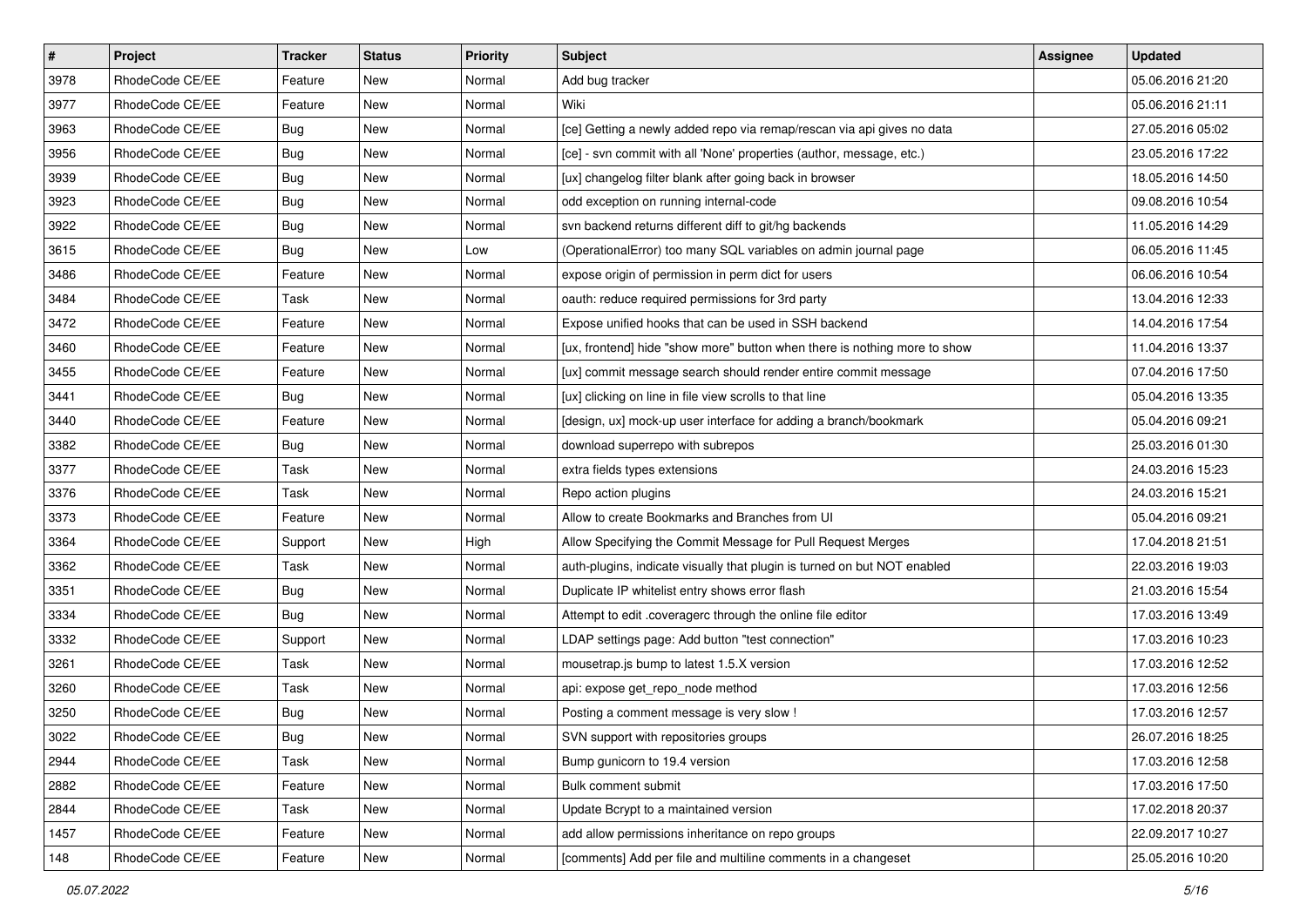| $\vert$ # | Project         | <b>Tracker</b> | <b>Status</b> | Priority | <b>Subject</b>                                                                                | Assignee                            | <b>Updated</b>   |
|-----------|-----------------|----------------|---------------|----------|-----------------------------------------------------------------------------------------------|-------------------------------------|------------------|
| 5553      | RhodeCode CE/EE | Bug            | <b>New</b>    | Normal   | Exceptions Tracker - Exception ID: 140095575901360 after upgrade to the lastes<br>version     | Thierry<br>Wynsdau                  | 10.07.2019 10:33 |
| 5548      | RhodeCode CE/EE | Feature        | <b>New</b>    | Normal   | <b>Initial Search API</b>                                                                     | Peter Colledge                      | 07.07.2019 22:21 |
| 4234      | RhodeCode CE/EE | Task           | <b>New</b>    | Normal   | prepare and test RhodeCode VM image for AWS                                                   | Marcin Lulek                        | 11.07.2017 13:32 |
| 5653      | RhodeCode CE/EE | Feature        | New           | Normal   | Extend SSH clone to support cloning by repo id.                                               | Marcin<br>Kuzminski<br>[CTO]        | 17.02.2021 12:58 |
| 5441      | RhodeCode CE/EE | Feature        | <b>New</b>    | Low      | Some files not parsed as XML files                                                            | Marcin<br>Kuzminski<br>[CTO]        | 12.06.2018 12:23 |
| 5382      | RhodeCode CE/EE | Feature        | <b>New</b>    | Normal   | Support for repository aliases                                                                | Marcin<br>Kuzminski<br><b>[CTO]</b> | 04.09.2017 15:17 |
| 5257      | RhodeCode CE/EE | <b>Bug</b>     | <b>New</b>    | Normal   | Git repository with big binary file provokes error and strange behavior/memory leak<br>of RH. | Marcin<br>Kuzminski<br>[CTO]        | 23.03.2017 22:02 |
| 4213      | RhodeCode CE/EE | Feature        | <b>New</b>    | High     | Embed PostgreSQL database                                                                     | Marcin<br>Kuzminski<br><b>ICTOI</b> | 03.09.2016 23:45 |
| 4000      | RhodeCode CE/EE | Feature        | <b>New</b>    | Normal   | Make compare more functional                                                                  | Marcin<br>Kuzminski<br>[CTO]        | 18.11.2017 19:11 |
| 3483      | RhodeCode CE/EE | <b>Bug</b>     | <b>New</b>    | Normal   | oauth: disable 3rd party registration if RhodeCode registration is disabled                   | Marcin<br>Kuzminski<br>[CTO]        | 13.04.2016 12:13 |
| 4289      | RhodeCode CE/EE | Task           | <b>New</b>    | Low      | [ce, ee] clean up pygments lexer functions + handling                                         | Daniel D                            | 21.10.2016 14:44 |
| 4256      | RhodeCode CE/EE | Bug            | New           | Normal   | [ce, ee, ux] Source code highlight colors conflict with red/green inserted/deleted<br>blocks  | Daniel D                            | 03.10.2016 05:00 |
| 4246      | RhodeCode CE/EE | Task           | <b>New</b>    | Normal   | [ce, ee, vcs, git] add tests for annotated git tags                                           | Daniel D                            | 13.02.2018 18:03 |
| 4232      | RhodeCode CE/EE | Feature        | New           | Normal   | [ce, ee, pr, compare] redo diffs, support side by side diffs, html diffs                      | Daniel D                            | 25.10.2016 15:40 |
| 4208      | RhodeCode CE/EE | Bug            | New           | Normal   | [ce, ee] test errors get hidden by error page                                                 | Daniel D                            | 14.09.2016 12:00 |
| 4197      | RhodeCode CE/EE | Task           | <b>New</b>    | Normal   | [ce, ee] get list of users with their permissions to a repository                             | Daniel D                            | 22.09.2017 10:30 |
| 4179      | RhodeCode CE/EE | Task           | New           | Normal   | [ce, ee] refine perms summary list                                                            | Daniel D                            | 14.09.2016 12:09 |
| 4157      | RhodeCode CE/EE | Feature        | <b>New</b>    | Normal   | [integrations] Integrate with industry standard SW development tools                          | Daniel D                            | 08.08.2016 12:55 |
| 4147      | RhodeCode CE/EE | Task           | <b>New</b>    | Normal   | [ce, ee, docs] Events documentation                                                           | Daniel D                            | 15.08.2016 12:33 |
| 4120      | RhodeCode CE/EE | <b>Task</b>    | <b>New</b>    | Normal   | [ce] replace get_repo_nodes api                                                               | Daniel D                            | 17.04.2018 21:49 |
| 5270      | RhodeCode CE/EE | Task           | <b>New</b>    | Normal   | Comments updates                                                                              | Bartłomiej<br>Wołyńczyk             | 17.04.2018 21:51 |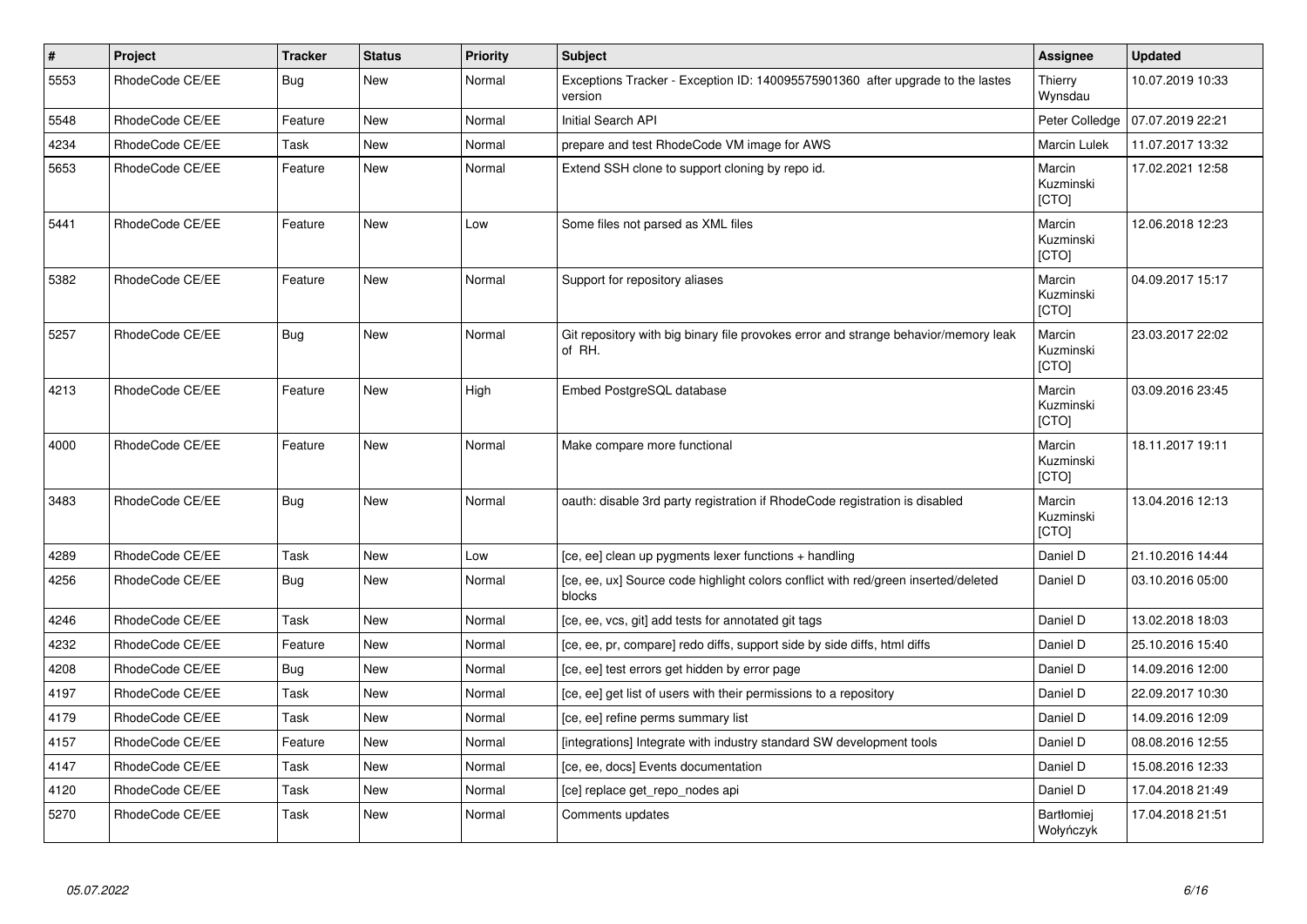| $\vert$ # | <b>Project</b>  | <b>Tracker</b> | <b>Status</b> | <b>Priority</b> | <b>Subject</b>                                                                                                                       | Assignee                       | <b>Updated</b>   |
|-----------|-----------------|----------------|---------------|-----------------|--------------------------------------------------------------------------------------------------------------------------------------|--------------------------------|------------------|
| 4074      | RhodeCode CE/EE | Feature        | <b>New</b>    | Normal          | Edit review comment                                                                                                                  | <b>Bartłomiei</b><br>Wołyńczyk | 17.04.2018 21:51 |
| 5399      | RhodeCode CE/EE | Bug            | In Progress   | High            | Issues with Git LFS integration                                                                                                      |                                | 07.07.2019 22:21 |
| 5316      | RhodeCode CE/EE | Feature        | In Progress   | Normal          | UI should provide checkout URL for a SVN path                                                                                        |                                | 06.11.2017 21:59 |
| 3967      | RhodeCode CE/EE | Support        | In Progress   | Normal          | Server 500 error                                                                                                                     |                                | 11.08.2016 13:39 |
| 3504      | RhodeCode CE/EE | Task           | In Progress   | Normal          | [routing] Move static assets under a common prefix                                                                                   |                                | 19.07.2016 12:27 |
| 3372      | RhodeCode CE/EE | <b>Bug</b>     | In Progress   | High            | [Idap, groups] Customer gets an empty list of groups                                                                                 | Mikhail<br>Chernykh            | 08.06.2016 11:32 |
| 4193      | RhodeCode CE/EE | Feature        | In Progress   | Normal          | Improve Filter Functionality in the Change Log                                                                                       | Marcin<br>Kuzminski<br>[CTO]   | 22.09.2017 10:25 |
| 4035      | RhodeCode CE/EE | Bug            | In Progress   | Normal          | failed to create whoosh index                                                                                                        | Marcin<br>Kuzminski<br>[CTO]   | 06.07.2016 00:04 |
| 4110      | RhodeCode CE/EE | Bua            | In Progress   | Normal          | [ce, ee] repos can be named _admin, _static                                                                                          | Daniel D                       | 20.07.2016 19:51 |
| 5669      | RhodeCode CE/EE | Bug            | Resolved      | Normal          | Mercurial commit messages doesn't show cyrillic symbols                                                                              |                                | 01.10.2021 10:39 |
| 5656      | RhodeCode CE/EE | Bug            | Resolved      | Normal          | Error for branch permission page                                                                                                     |                                | 30.04.2021 08:53 |
| 5655      | RhodeCode CE/EE | Bug            | Resolved      | Normal          | New public gist's id is always auto generated                                                                                        |                                | 01.07.2021 12:06 |
| 5652      | RhodeCode CE/EE | Bug            | Resolved      | Normal          | Pull Requests: when title and descriptions contains character [] {} and () index out of<br>bound when attempting to comment/approve. |                                | 30.04.2021 08:53 |
| 5651      | RhodeCode CE/EE | Bug            | Resolved      | Normal          | Pull requests can get stuck if the diff is too large (it was created by mistake but we<br>can't open it to delete it)                |                                | 30.04.2021 08:53 |
| 5643      | RhodeCode CE/EE | Feature        | Resolved      | Low             | jump to bottom of review                                                                                                             |                                | 30.04.2021 08:53 |
| 5642      | RhodeCode CE/EE | Feature        | Resolved      | Normal          | pull request version column in commit list                                                                                           |                                | 30.04.2021 08:53 |
| 5636      | RhodeCode CE/EE | <b>Bug</b>     | Resolved      | High            | Remap and Rescan 500 Internal Server Error                                                                                           |                                | 30.04.2021 08:53 |
| 5635      | RhodeCode CE/EE | Feature        | Resolved      | Normal          | Remember column sorted by of the "Pull Requests You Participate In" table                                                            |                                | 30.11.2020 22:30 |
| 5634      | RhodeCode CE/EE | Bug            | Resolved      | Normal          | Quick Search Toolbar bugs out if pull request contains unicode double quote<br>character "                                           |                                | 12.10.2020 23:13 |
| 5633      | RhodeCode CE/EE | Bug            | Resolved      | Normal          | Moderately large pull requests fail because inefficient use of reviewer_data_json<br>column in pull requests table                   |                                | 12.10.2020 23:13 |
| 5623      | RhodeCode CE/EE | <b>Bug</b>     | Resolved      | Normal          | Credentials for remote repository URL leaking in Repository Header                                                                   |                                | 22.07.2020 00:47 |
| 5622      | RhodeCode CE/EE | Bug            | Resolved      | High            | Upgrade from 4.18.3 to 4.19.3 broke all PRs                                                                                          |                                | 28.07.2020 16:44 |
| 5621      | RhodeCode CE/EE | Bug            | Resolved      | Urgent          | LDAP + User Groups authentication plugin not working after upgrade to 4.19.x                                                         |                                | 15.06.2020 17:56 |
| 5620      | RhodeCode CE/EE | Bug            | Resolved      | Normal          | Regression of mail rendering in Thunderbird                                                                                          |                                | 15.06.2020 16:45 |
| 5619      | RhodeCode CE/EE | Bug            | Resolved      | Normal          | Setting Landing Commit to SVN Trunk results in Files tab hitting a 404                                                               |                                | 04.06.2020 23:51 |
| 5614      | RhodeCode CE/EE | Feature        | Resolved      | Normal          | Show context function name in hg diffs                                                                                               |                                | 23.04.2020 13:43 |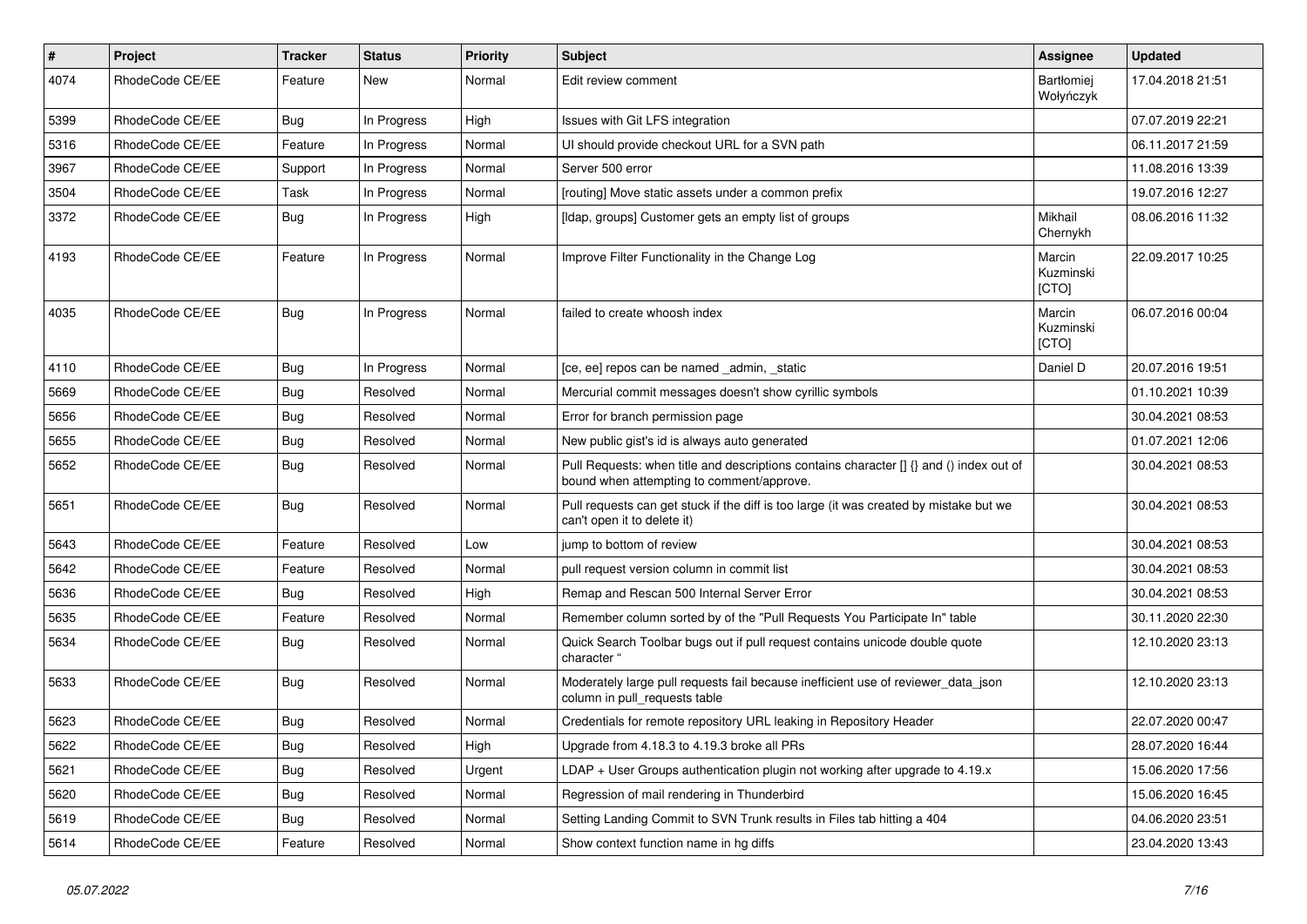| $\vert$ # | Project         | Tracker    | <b>Status</b> | <b>Priority</b> | Subject                                                                                                                           | <b>Assignee</b> | <b>Updated</b>   |
|-----------|-----------------|------------|---------------|-----------------|-----------------------------------------------------------------------------------------------------------------------------------|-----------------|------------------|
| 5611      | RhodeCode CE/EE | Feature    | Resolved      | Normal          | Add information "is the pull request up to date?" in the PR page                                                                  |                 | 03.10.2021 23:24 |
| 5609      | RhodeCode CE/EE | Support    | Resolved      | Normal          | Change git diff algorithm                                                                                                         |                 | 31.03.2020 22:08 |
| 5605      | RhodeCode CE/EE | Bug        | Resolved      | Normal          | Cannot set subversion compatibility to 1.10                                                                                       |                 | 30.03.2020 17:27 |
| 5603      | RhodeCode CE/EE | Feature    | Resolved      | Normal          | Code search - highlight matching search terms                                                                                     |                 | 30.03.2020 11:16 |
| 5601      | RhodeCode CE/EE | Feature    | Resolved      | Normal          | Default navigation should be by branch name not commit id                                                                         |                 | 04.06.2020 23:51 |
| 5596      | RhodeCode CE/EE | Bug        | Resolved      | Normal          | Pull Request duplicated after description edit                                                                                    |                 | 14.04.2020 13:28 |
| 5594      | RhodeCode CE/EE | <b>Bug</b> | Resolved      | Normal          | Credentials in Repository Settings for Pull requests are exposed                                                                  |                 | 28.05.2020 20:25 |
| 5585      | RhodeCode CE/EE | Feature    | Resolved      | Normal          | Minimize downtime on rccontrol upgrade                                                                                            |                 | 27.03.2020 09:45 |
| 5583      | RhodeCode CE/EE | Feature    | Resolved      | Normal          | rcextensions hook for pull request comment                                                                                        |                 | 23.04.2020 13:42 |
| 5575      | RhodeCode CE/EE | <b>Bug</b> | Resolved      | Low             | Filtering username containing '-' does not work in Admin audit log panel                                                          |                 | 20.01.2020 10:04 |
| 5574      | RhodeCode CE/EE | Feature    | Resolved      | Normal          | hg: Information for external hooks                                                                                                |                 | 30.07.2020 15:40 |
| 5573      | RhodeCode CE/EE | <b>Bug</b> | Resolved      | Normal          | Wrong notification Base Url for Email-Integrations                                                                                |                 | 16.01.2020 08:53 |
| 5571      | RhodeCode CE/EE | <b>Bug</b> | Resolved      | Normal          | redmine does not work with firefox any more                                                                                       |                 | 25.10.2019 12:38 |
| 5569      | RhodeCode CE/EE | <b>Bug</b> | Resolved      | Normal          | SshWrapper error                                                                                                                  |                 | 21.01.2020 02:02 |
| 5567      | RhodeCode CE/EE | <b>Bug</b> | Resolved      | High            | Error after PR was updated                                                                                                        |                 | 20.01.2020 10:04 |
| 5561      | RhodeCode CE/EE | <b>Bug</b> | Resolved      | Normal          | PR diff doesn't update when target changes                                                                                        |                 | 21.05.2020 11:53 |
| 5560      | RhodeCode CE/EE | <b>Bug</b> | Resolved      | High            | Check all permission API function to flush caches for auth perms                                                                  |                 | 08.06.2021 23:56 |
| 5558      | RhodeCode CE/EE | <b>Bug</b> | Resolved      | Low             | Commit compare window covers text                                                                                                 |                 | 08.07.2019 18:12 |
| 5557      | RhodeCode CE/EE | <b>Bug</b> | Resolved      | Normal          | Consider removing slashes from the RSS feed names                                                                                 |                 | 31.10.2019 19:54 |
| 5555      | RhodeCode CE/EE | Bug        | Resolved      | Normal          | Making Repository Public does not update the Default User Permissions                                                             |                 | 28.05.2020 20:26 |
| 5554      | RhodeCode CE/EE | Support    | Resolved      | Normal          | How to increase number of commits shown in pagination on dashboard and<br>changelog                                               |                 | 21.01.2020 02:08 |
| 5546      | RhodeCode CE/EE | Support    | Resolved      | Normal          | experiments with mercurial 4.9                                                                                                    |                 | 26.03.2019 09:23 |
| 5544      | RhodeCode CE/EE | Support    | Resolved      | Normal          | Use of authentication token with LDAP account results in account lockout when max<br>bad password attempts are configured in LDAP |                 | 27.02.2019 10:09 |
| 5537      | RhodeCode CE/EE | Task       | Resolved      | Normal          | Add owner to create_pull_request API                                                                                              |                 | 28.02.2019 13:52 |
| 5536      | RhodeCode CE/EE | Feature    | Resolved      | Low             | Ability to disable server-side SSH key generation                                                                                 |                 | 28.02.2019 13:52 |
| 5530      | RhodeCode CE/EE | Bug        | Resolved      | Normal          | Email integration has incorrect url                                                                                               |                 | 09.02.2019 10:33 |
| 5528      | RhodeCode CE/EE | <b>Bug</b> | Resolved      | High            | Empty Unicode file causes the PR to return HTTP 500                                                                               |                 | 28.02.2019 13:52 |
| 5522      | RhodeCode CE/EE | <b>Bug</b> | Resolved      | Low             | vcsserver fails when url contains extra "/"                                                                                       |                 | 28.02.2019 13:52 |
| 5521      | RhodeCode CE/EE | Bug        | Resolved      | Normal          | Proxing SVN http requests does not work when using prefix for rhodecode.                                                          |                 | 28.02.2019 13:52 |
| 5520      | RhodeCode CE/EE | Feature    | Resolved      | Normal          | Show the head commits shas when the merge is prevented due to multiple heads                                                      |                 | 28.02.2019 13:52 |
| 5518      | RhodeCode CE/EE | <b>Bug</b> | Resolved      | Normal          | Zero-sized files in /rhodecode/config/rcextensions/examples                                                                       |                 | 21.01.2020 02:18 |
| 5517      | RhodeCode CE/EE | <b>Bug</b> | Resolved      | Urgent          | Problem with upgrading to Community-4.15                                                                                          |                 | 11.12.2018 06:32 |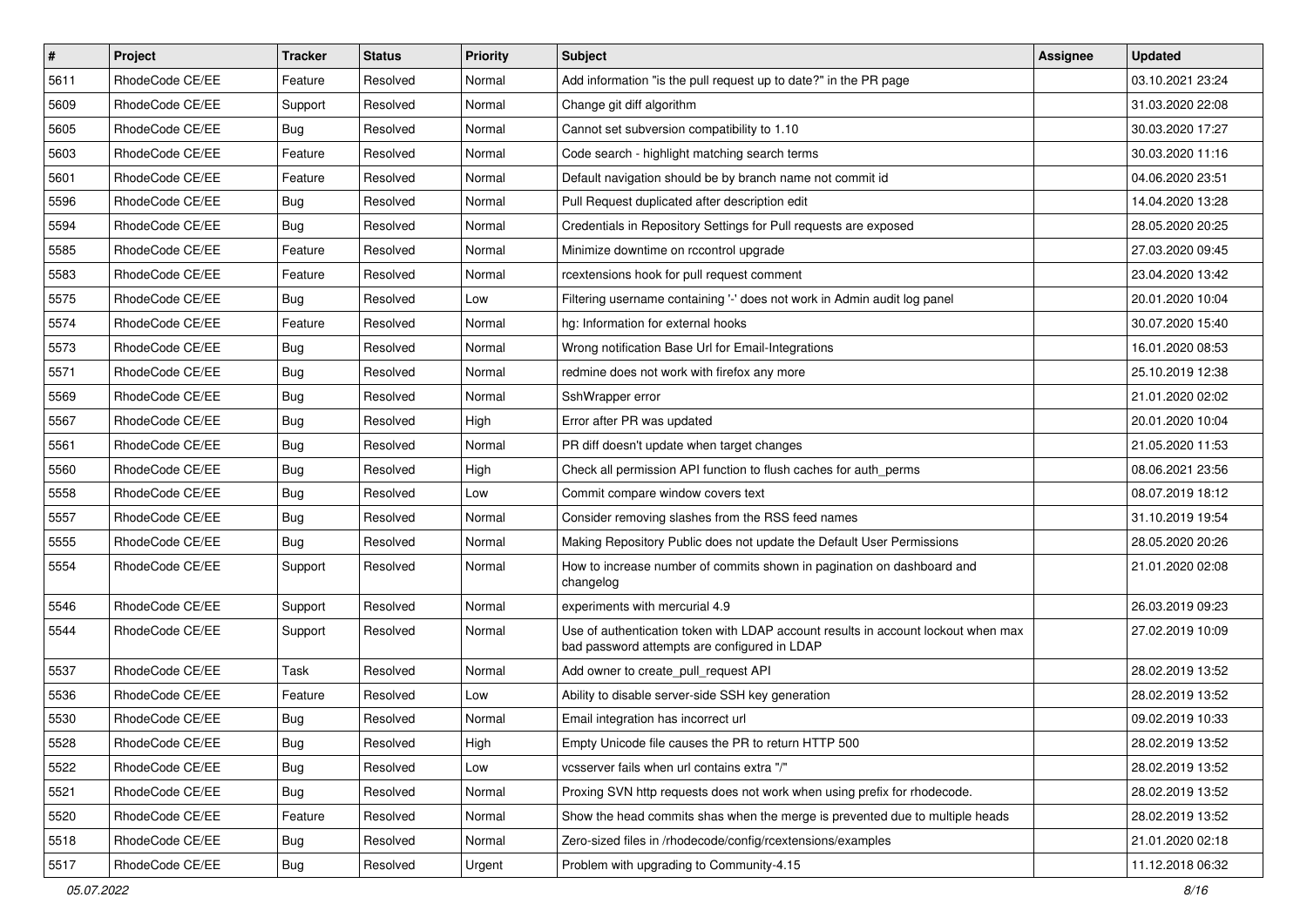| $\vert$ # | Project         | <b>Tracker</b> | <b>Status</b> | <b>Priority</b> | <b>Subject</b>                                                                          | <b>Assignee</b> | <b>Updated</b>   |
|-----------|-----------------|----------------|---------------|-----------------|-----------------------------------------------------------------------------------------|-----------------|------------------|
| 5515      | RhodeCode CE/EE | <b>Bug</b>     | Resolved      | Normal          | PR default reviewer is incorrect                                                        |                 | 28.02.2019 13:52 |
| 5513      | RhodeCode CE/EE | <b>Bug</b>     | Resolved      | High            | Gist: GitHub flavoured markdown gist creation fails                                     |                 | 07.07.2019 22:21 |
| 5507      | RhodeCode CE/EE | <b>Bug</b>     | Resolved      | Normal          | Markdown rendering needs improvement                                                    |                 | 15.08.2019 15:40 |
| 5505      | RhodeCode CE/EE | <b>Bug</b>     | Resolved      | Normal          | Notification emails from RhodeCode is garbled in Outlook 2016 web client                |                 | 07.12.2018 09:49 |
| 5502      | RhodeCode CE/EE | <b>Bug</b>     | Resolved      | High            | 500 error when using multiple custom branch permissions                                 |                 | 07.12.2018 09:49 |
| 5490      | RhodeCode CE/EE | <b>Bug</b>     | Resolved      | Normal          | Changes to repo group permissions via API are not audit logged                          |                 | 28.02.2019 13:52 |
| 5489      | RhodeCode CE/EE | Bug            | Resolved      | High            | grant_user_permission_to_repo_group API call fails to set permissions on child<br>repos |                 | 11.07.2018 09:57 |
| 5482      | RhodeCode CE/EE | Bug            | Resolved      | Normal          | Changing a repo's 'Remote pull uri' in its Settings fails with 'No repo type specified' |                 | 31.10.2018 08:37 |
| 5469      | RhodeCode CE/EE | Feature        | Resolved      | Normal          | elastisearch > 2.x not supported?                                                       |                 | 21.01.2020 02:19 |
| 5461      | RhodeCode CE/EE | Bug            | Resolved      | Normal          | Changes to user group permissions via API are not audit logged                          |                 | 30.08.2018 09:47 |
| 5457      | RhodeCode CE/EE | <b>Bug</b>     | Resolved      | Normal          | Internal server error on full-text search settings page with Elasticsearch              |                 | 16.04.2018 09:08 |
| 5444      | RhodeCode CE/EE | <b>Bug</b>     | Resolved      | Normal          | Error while creating a pull request on a Mercurial repository                           |                 | 17.04.2018 22:29 |
| 5436      | RhodeCode CE/EE | <b>Bug</b>     | Resolved      | High            | Unable To Open Pull Request in 4.11.2                                                   |                 | 14.02.2018 11:14 |
| 5434      | RhodeCode CE/EE | <b>Bug</b>     | Resolved      | Immediate       | Locale problem                                                                          |                 | 01.10.2021 09:51 |
| 5433      | RhodeCode CE/EE | <b>Bug</b>     | Resolved      | High            | RhodeCode Community 4.11 doesn't handle HG largefiles extension                         |                 | 01.02.2018 20:08 |
| 5412      | RhodeCode CE/EE | <b>Bug</b>     | Resolved      | Normal          | Webhook for "pullrequest commented" event returns incomplete data                       |                 | 27.02.2018 18:00 |
| 5396      | RhodeCode CE/EE | Feature        | Resolved      | Normal          | Merge state with shadow repo should be created during pull request                      |                 | 12.10.2017 21:57 |
| 5395      | RhodeCode CE/EE | Support        | Resolved      | Normal          | Svn protocols and performance                                                           |                 | 04.04.2019 18:08 |
| 5391      | RhodeCode CE/EE | Task           | Resolved      | High            | Secure Email change                                                                     |                 | 17.04.2018 21:50 |
| 5381      | RhodeCode CE/EE | <b>Bug</b>     | Resolved      | Normal          | Email integration changeset links invalid                                               |                 | 06.09.2017 12:29 |
| 5380      | RhodeCode CE/EE | <b>Bug</b>     | Resolved      | Normal          | repo commits pageintion error                                                           |                 | 06.09.2017 19:16 |
| 5379      | RhodeCode CE/EE | <b>Bug</b>     | Resolved      | Normal          | Journal RSS feed errors                                                                 |                 | 01.09.2017 16:40 |
| 5376      | RhodeCode CE/EE | Bug            | Resolved      | Normal          | error: pretxnchangegroup.acl hook failed: acl: user "" denied on branch "default"       |                 | 16.08.2017 19:45 |
| 5375      | RhodeCode CE/EE | Support        | Resolved      | Normal          | How do I configure "Go to" to just search repository names?                             |                 | 16.08.2017 18:00 |
| 5343      | RhodeCode CE/EE | Task           | Resolved      | Normal          | SSH key management and SSH support                                                      |                 | 18.08.2017 23:50 |
| 5337      | RhodeCode CE/EE | <b>Bug</b>     | Resolved      | Normal          | Possible memory leak after few Git Pull Requests                                        |                 | 08.08.2017 13:08 |
| 5321      | RhodeCode CE/EE | Feature        | Resolved      | Normal          | Audit logs                                                                              |                 | 21.06.2017 12:49 |
| 5304      | RhodeCode CE/EE | <b>Bug</b>     | Resolved      | Normal          | Email template not correct                                                              |                 | 31.10.2018 08:36 |
| 5297      | RhodeCode CE/EE | <b>Bug</b>     | Resolved      | Normal          | Locale fails on a SuSE system                                                           |                 | 31.10.2018 08:36 |
| 5277      | RhodeCode CE/EE | <b>Bug</b>     | Resolved      | Normal          | table id=user_list_table - Ajax error                                                   |                 | 13.04.2017 01:04 |
| 5272      | RhodeCode CE/EE | Feature        | Resolved      | Normal          | Pull Request checklist                                                                  |                 | 21.01.2020 02:09 |
| 5266      | RhodeCode CE/EE | Bug            | Resolved      | Normal          | Validate if changes in target branches get's propagated on Pull request updates         |                 | 05.04.2017 18:10 |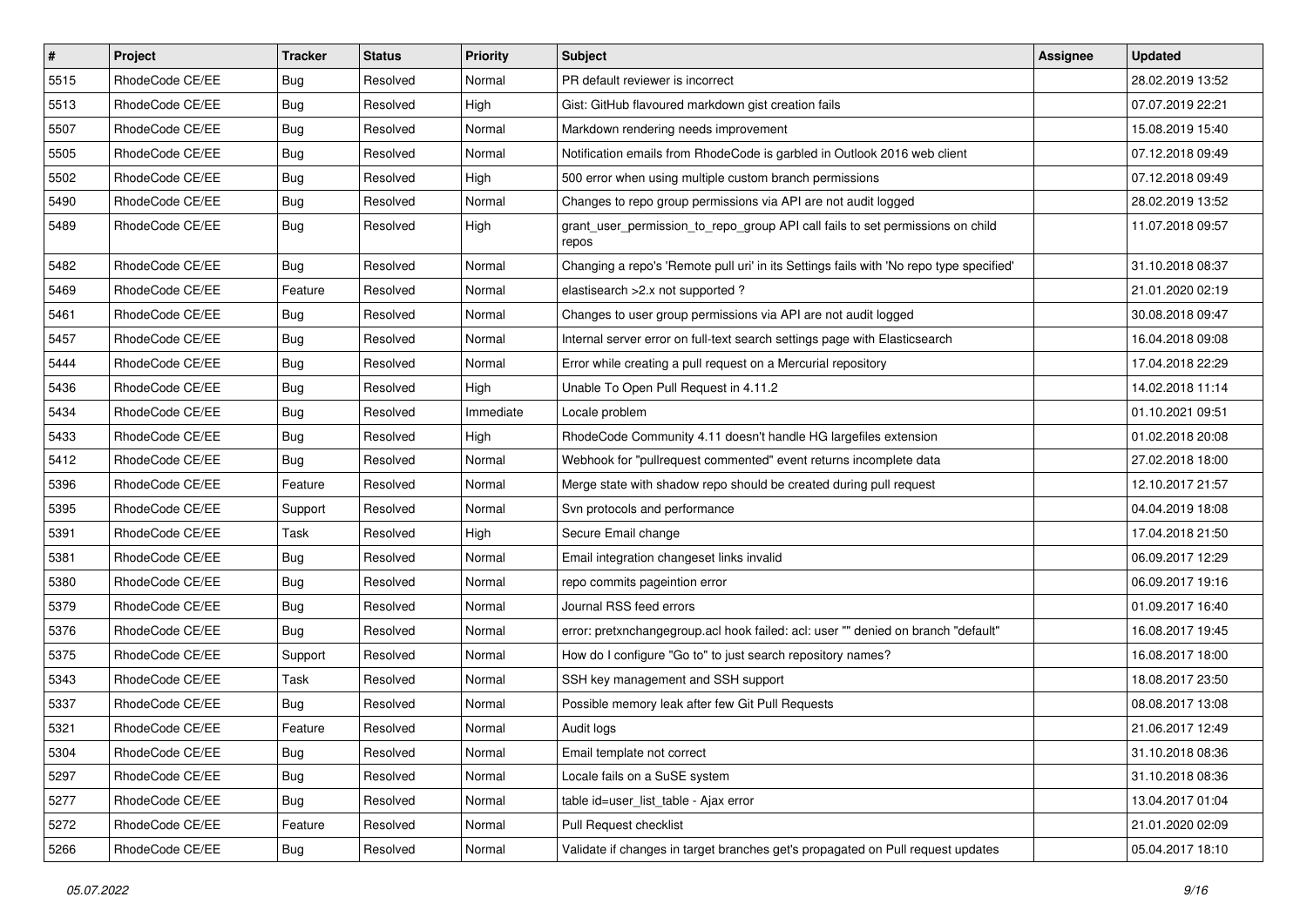| $\vert$ # | Project         | Tracker    | <b>Status</b> | <b>Priority</b> | Subject                                                                                  | Assignee | <b>Updated</b>   |
|-----------|-----------------|------------|---------------|-----------------|------------------------------------------------------------------------------------------|----------|------------------|
| 5265      | RhodeCode CE/EE | Task       | Resolved      | Normal          | Enable phases support                                                                    |          | 11.05.2017 11:10 |
| 5259      | RhodeCode CE/EE | <b>Bug</b> | Resolved      | Normal          | user-journal storage changes                                                             |          | 12.04.2017 00:04 |
| 5235      | RhodeCode CE/EE | Task       | Resolved      | Normal          | relative image support                                                                   |          | 10.03.2017 23:37 |
| 5229      | RhodeCode CE/EE | Task       | Resolved      | Normal          | add support for https://clipboardjs.com/                                                 |          | 21.01.2020 02:19 |
| 5225      | RhodeCode CE/EE | Task       | Resolved      | Normal          | add tag of author/contribitor to comments                                                |          | 11.05.2017 11:10 |
| 5221      | RhodeCode CE/EE | Task       | Resolved      | Normal          | Missing comment type in emails                                                           |          | 19.02.2017 21:46 |
| 5213      | RhodeCode CE/EE | <b>Bug</b> | Resolved      | Normal          | Fixing Apache Proxy timeout issues                                                       |          | 14.02.2017 09:44 |
| 5210      | RhodeCode CE/EE | <b>Bug</b> | Resolved      | Normal          | webook problems                                                                          |          | 13.02.2017 19:43 |
| 5207      | RhodeCode CE/EE | Task       | Resolved      | Low             | Release 4.6.1                                                                            |          | 13.02.2017 18:04 |
| 5203      | RhodeCode CE/EE | Task       | Resolved      | Normal          | optimise large repos speed                                                               |          | 08.09.2017 16:10 |
| 5202      | RhodeCode CE/EE | Task       | Resolved      | Normal          | run git gc and git repack on GIT repos when we have a scheduler via celery in<br>pyramid |          | 04.12.2017 20:49 |
| 5201      | RhodeCode CE/EE | Task       | Resolved      | Normal          | API: implement describe-methods                                                          |          | 13.02.2017 15:57 |
| 5198      | RhodeCode CE/EE | Task       | Resolved      | Normal          | remove pyro4 from enterprise                                                             |          | 07.02.2017 19:28 |
| 5187      | RhodeCode CE/EE | Feature    | Resolved      | Normal          | changelog dynamic loading of commits                                                     |          | 12.06.2018 12:31 |
| 5184      | RhodeCode CE/EE | Task       | Resolved      | Normal          | bump pyramid to 1.7.X                                                                    |          | 06.02.2017 21:50 |
| 5164      | RhodeCode CE/EE | Bug        | Resolved      | Normal          | non-web calls are leaking session objects                                                |          | 13.01.2017 01:30 |
| 4678      | RhodeCode CE/EE | Task       | Resolved      | Normal          | Release 4.5.2                                                                            |          | 19.12.2016 17:32 |
| 4677      | RhodeCode CE/EE | Support    | Resolved      | High            | API get_repo_refs not working?                                                           |          | 19.12.2016 11:46 |
| 4676      | RhodeCode CE/EE | Bug        | Resolved      | Normal          | Some admin passwords can make installation fail                                          |          | 16.12.2016 16:16 |
| 4675      | RhodeCode CE/EE | <b>Bug</b> | Resolved      | Normal          | Disk free inodes are displayed incorrectly                                               |          | 13.12.2016 22:41 |
| 4666      | RhodeCode CE/EE | Task       | Resolved      | Normal          | Bump git and mercurial to latest versions                                                |          | 02.12.2016 19:01 |
| 4306      | RhodeCode CE/EE | <b>Bug</b> | Resolved      | Normal          | Issue to push file with character # on a SVN                                             |          | 03.04.2017 16:44 |
| 4305      | RhodeCode CE/EE | Task       | Resolved      | Normal          | Meta-tagging could be excluded from limit                                                |          | 09.11.2016 19:27 |
| 4304      | RhodeCode CE/EE | Bug        | Resolved      | High            | Search: Internal Server Error                                                            |          | 26.11.2016 16:26 |
| 4283      | RhodeCode CE/EE | Task       | Resolved      | Normal          | bump whoosh to 2.7.4 release                                                             |          | 13.12.2016 21:08 |
| 4274      | RhodeCode CE/EE | <b>Bug</b> | Resolved      | Normal          | 500 error when push big objects                                                          |          | 13.02.2017 19:53 |
| 4266      | RhodeCode CE/EE | Bug        | Resolved      | Normal          | Error 500 on integrations page after setting up Webhook                                  |          | 17.10.2016 15:35 |
| 4235      | RhodeCode CE/EE | Task       | Resolved      | High            | Support GIT LFS server                                                                   |          | 23.03.2017 17:24 |
| 4227      | RhodeCode CE/EE | Support    | Resolved      | Normal          | VBScript files detected as text/plain - no syntax highlighting                           |          | 14.09.2016 22:38 |
| 4207      | RhodeCode CE/EE | Feature    | Resolved      | Normal          | Support for obsolescence markers in changelog UI                                         |          | 19.05.2017 16:14 |
| 4206      | RhodeCode CE/EE | <b>Bug</b> | Resolved      | High            | Error creating SVN groups                                                                |          | 15.09.2016 13:24 |
| 4192      | RhodeCode CE/EE | Feature    | Resolved      | Normal          | [ce, ee] slack/hipchat integrations group commits by branch pushed                       |          | 09.09.2016 19:01 |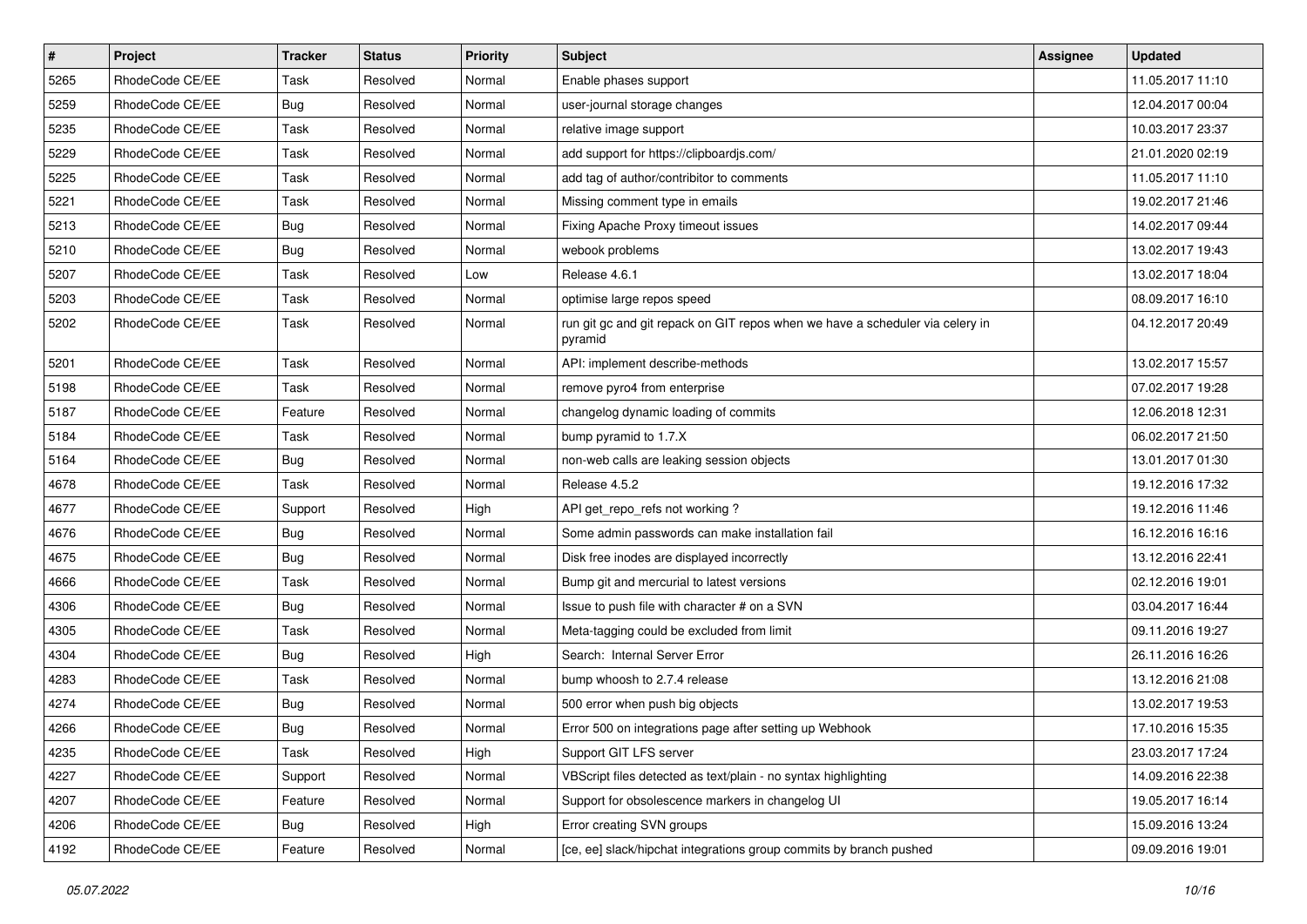| $\vert$ # | <b>Project</b>  | <b>Tracker</b> | <b>Status</b> | <b>Priority</b> | <b>Subject</b>                                                                                        | Assignee           | <b>Updated</b>   |
|-----------|-----------------|----------------|---------------|-----------------|-------------------------------------------------------------------------------------------------------|--------------------|------------------|
| 4169      | RhodeCode CE/EE | Task           | Resolved      | Normal          | re-architecture celery support                                                                        |                    | 17.11.2017 19:21 |
| 4166      | RhodeCode CE/EE | <b>Bug</b>     | Resolved      | Urgent          | [ce] Rhodecode crashing after MySQL error                                                             |                    | 23.08.2016 23:35 |
| 4151      | RhodeCode CE/EE | Task           | Resolved      | Normal          | [packaging] Subversion to current 1.9.X                                                               |                    | 09.09.2016 10:18 |
| 4140      | RhodeCode CE/EE | Task           | Resolved      | Normal          | Check middleware chain status, and Verify that special middleware is catching<br>exceptions correctly |                    | 23.08.2016 12:13 |
| 4108      | RhodeCode CE/EE | Task           | Resolved      | Normal          | Release 4.2.2                                                                                         |                    | 14.10.2016 13:08 |
| 4090      | RhodeCode CE/EE | Bug            | Resolved      | Normal          | test ticket                                                                                           |                    | 09.03.2021 20:39 |
| 4089      | RhodeCode CE/EE | Bug            | Resolved      | Normal          | svn repository does not exist                                                                         |                    | 12.06.2018 12:29 |
| 4081      | RhodeCode CE/EE | Support        | Resolved      | Normal          | Receiving server 500 error when trying to clone repo from windows client using<br>eclipse             |                    | 12.07.2016 14:30 |
| 4044      | RhodeCode CE/EE | Feature        | Resolved      | Normal          | <b>Branch permissions</b>                                                                             |                    | 30.08.2018 09:48 |
| 4003      | RhodeCode CE/EE | Task           | Resolved      | Normal          | User personal repository groups improvements                                                          |                    | 07.11.2016 16:12 |
| 3999      | RhodeCode CE/EE | Feature        | Resolved      | Normal          | Add `send account information` to user creation page                                                  |                    | 28.06.2016 15:22 |
| 3981      | RhodeCode CE/EE | Feature        | Resolved      | Normal          | Add cloud hosting like Gitlab, GitHub                                                                 |                    | 02.03.2020 09:14 |
| 3555      | RhodeCode CE/EE | Bug            | Resolved      | Normal          | Then disabled repo location change the panel should explicitly state that it's disabled               |                    | 25.04.2016 10:34 |
| 3357      | RhodeCode CE/EE | Bug            | Resolved      | Normal          | switch to sometimes fails to load files metadata                                                      |                    | 30.03.2016 10:56 |
| 3239      | RhodeCode CE/EE | Task           | Resolved      | Normal          | Catch all route for repo page or repo group page is always executing checks for<br>every page         |                    | 21.04.2016 11:30 |
| 2817      | RhodeCode CE/EE | Feature        | Resolved      | Normal          | Make largefiles downloadable from the interface                                                       |                    | 27.03.2017 14:04 |
| 2744      | RhodeCode CE/EE | Task           | Resolved      | Normal          | Deprecating Internet Explorer                                                                         |                    | 06.07.2016 12:04 |
| 2264      | RhodeCode CE/EE | Bug            | Resolved      | Normal          | New user password change doesn't actually require a password change.                                  |                    | 12.08.2016 16:01 |
| 1404      | RhodeCode CE/EE | <b>Bug</b>     | Resolved      | Normal          | clone of really huge git repo (4gb) causes pyro to explode                                            |                    | 07.02.2017 14:52 |
| 5523      | RhodeCode CE/EE | Bug            | Resolved      | High            | user from AD is asked to change his password when logs in.                                            | Thierry<br>Wynsdau | 28.05.2020 20:28 |
| 5516      | RhodeCode CE/EE | Support        | Resolved      | High            | Cannot log into RhodeCode                                                                             | Thierry<br>Wynsdau | 28.05.2020 20:28 |
| 5368      | RhodeCode CE/EE | Feature        | Resolved      | Normal          | Mercurial: Close branch before merging it                                                             | Mathieu Cantin     | 21.01.2020 02:11 |
| 4279      | RhodeCode CE/EE | <b>Bug</b>     | Resolved      | Normal          | re-captcha validation is broken                                                                       | Martin<br>Bornhold | 26.10.2016 22:27 |
| 4277      | RhodeCode CE/EE | Bug            | Resolved      | Normal          | [frontend] System info page does not work correctly in safari.                                        | Martin<br>Bornhold | 04.11.2016 12:08 |
| 4273      | RhodeCode CE/EE | Bug            | Resolved      | Urgent          | GIT executable not seen by vcsserver                                                                  | Martin<br>Bornhold | 13.10.2016 15:45 |
| 4271      | RhodeCode CE/EE | Bug            | Resolved      | Normal          | Browsing new repository groups via SVN issue                                                          | Martin<br>Bornhold | 19.10.2016 11:11 |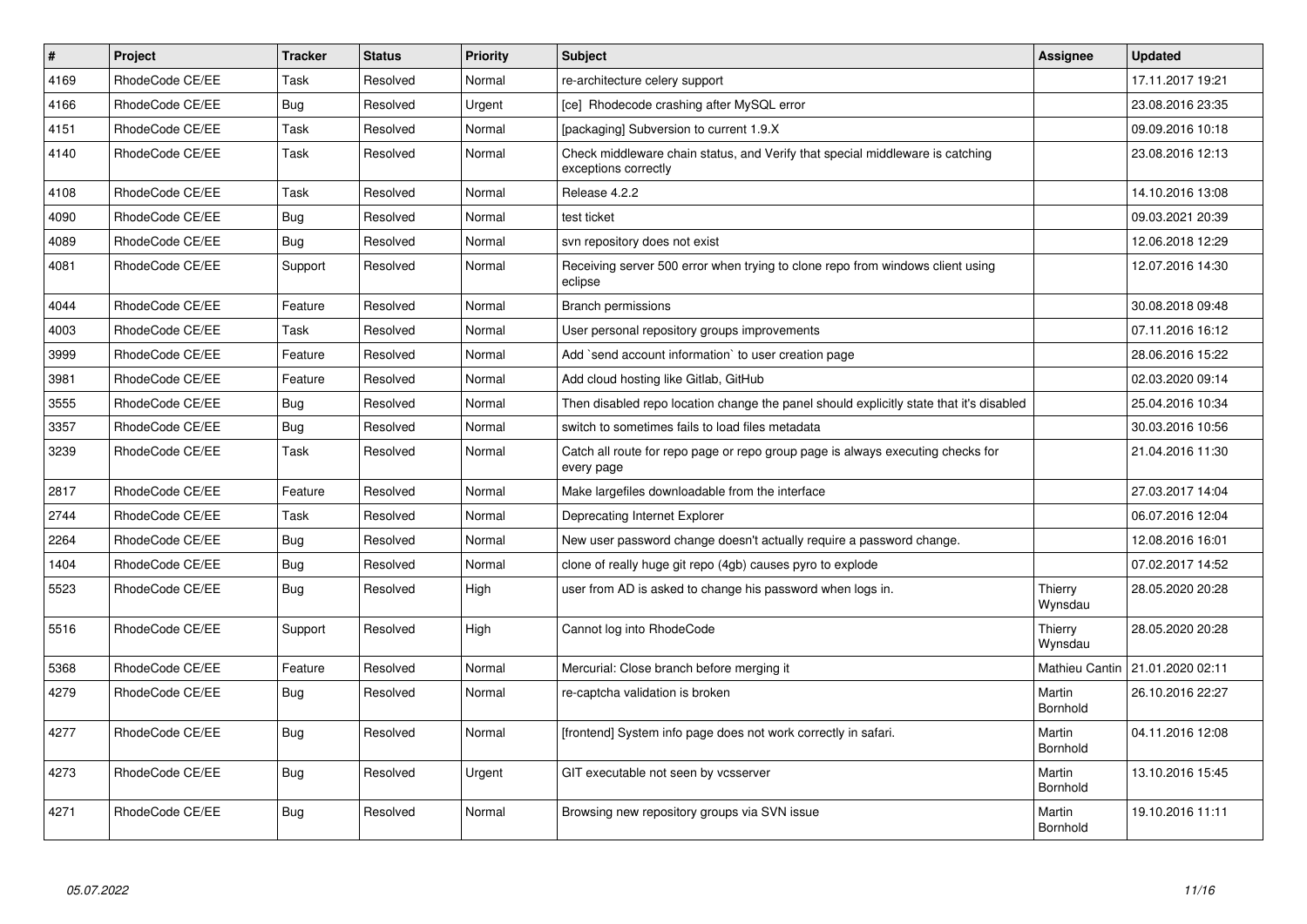| $\vert$ # | Project         | <b>Tracker</b> | <b>Status</b> | <b>Priority</b> | <b>Subject</b>                                                                                       | Assignee                     | <b>Updated</b>   |
|-----------|-----------------|----------------|---------------|-----------------|------------------------------------------------------------------------------------------------------|------------------------------|------------------|
| 4247      | RhodeCode CE/EE | Bug            | Resolved      | Normal          | [vcs] Using current time as timestamp during archive creating leads to changing<br>hashes            | Martin<br>Bornhold           | 28.09.2016 12:07 |
| 4244      | RhodeCode CE/EE | Support        | Resolved      | Normal          | mod day syn template error when using auth realm with spaces in it                                   | Martin<br>Bornhold           | 28.09.2016 12:07 |
| 4243      | RhodeCode CE/EE | Support        | Resolved      | High            | Gist visibility update?                                                                              | Martin<br>Bornhold           | 27.09.2016 06:40 |
| 4237      | RhodeCode CE/EE | Task           | Resolved      | Normal          | Enable HTTP support                                                                                  | Martin<br>Bornhold           | 12.10.2016 11:51 |
| 4203      | RhodeCode CE/EE | Task           | Resolved      | Normal          | Get rid of svn.proxy.parent path root, and replace it with reading storage location<br>from Database | Martin<br>Bornhold           | 22.09.2016 14:31 |
| 3950      | RhodeCode CE/EE | Bug            | Resolved      | Normal          | [ce, ee] trying to merge pr against a deleted branch/bookmark breaks the pr page                     | Martin<br>Bornhold           | 27.10.2016 16:12 |
| 1055      | RhodeCode CE/EE | Feature        | Resolved      | Normal          | [pr, vcs] Expose the shadow repository of a pull request                                             | Martin<br>Bornhold           | 26.10.2016 10:33 |
| 5587      | RhodeCode CE/EE | Bug            | Resolved      | Normal          | Broken metatags in 4.18.1                                                                            | <b>Marcin Lulek</b>          | 29.01.2020 11:46 |
| 4269      | RhodeCode CE/EE | Support        | Resolved      | Normal          | Allow flash messages to be permanently surpressed                                                    | Marcin Lulek                 | 14.10.2016 12:46 |
| 5442      | RhodeCode CE/EE | Feature        | Resolved      | Low             | Preview of Jupyter notebooks                                                                         | Marcin<br>Kuzminski<br>[CTO] | 16.01.2019 16:33 |
| 5386      | RhodeCode CE/EE | Task           | Resolved      | Normal          | Increase security for Email Change                                                                   | Marcin<br>Kuzminski<br>[CTO] | 17.02.2018 17:29 |
| 5150      | RhodeCode CE/EE | <b>Task</b>    | Resolved      | Normal          | Password reset promts in my account should be hidden in accounts that are not of<br>type rhodecode   | Marcin<br>Kuzminski<br>[CTO] | 02.01.2017 16:34 |
| 4670      | RhodeCode CE/EE | Task           | Resolved      | Normal          | Release 4.5.1                                                                                        | Marcin<br>Kuzminski<br>[CTO] | 06.12.2016 21:13 |
| 4297      | RhodeCode CE/EE | Task           | Resolved      | Normal          | redo the my-pull-requests page to use the datagrid                                                   | Marcin<br>Kuzminski<br>[CTO] | 01.11.2016 09:31 |
| 4282      | RhodeCode CE/EE | Task           | Resolved      | Normal          | Add inode limit together with disk usage                                                             | Marcin<br>Kuzminski<br>[CTO] | 19.10.2016 12:18 |
| 4281      | RhodeCode CE/EE | Task           | Resolved      | Normal          | Fix docs on To `increase database performance`                                                       | Marcin<br>Kuzminski<br>[CTO] | 18.10.2016 16:39 |
| 4276      | RhodeCode CE/EE | Bug            | Resolved      | Normal          | System info page uses mercurial/git versions from RhodeCode instead of VCSServer                     | Marcin<br>Kuzminski<br>[CTO] | 14.11.2016 21:19 |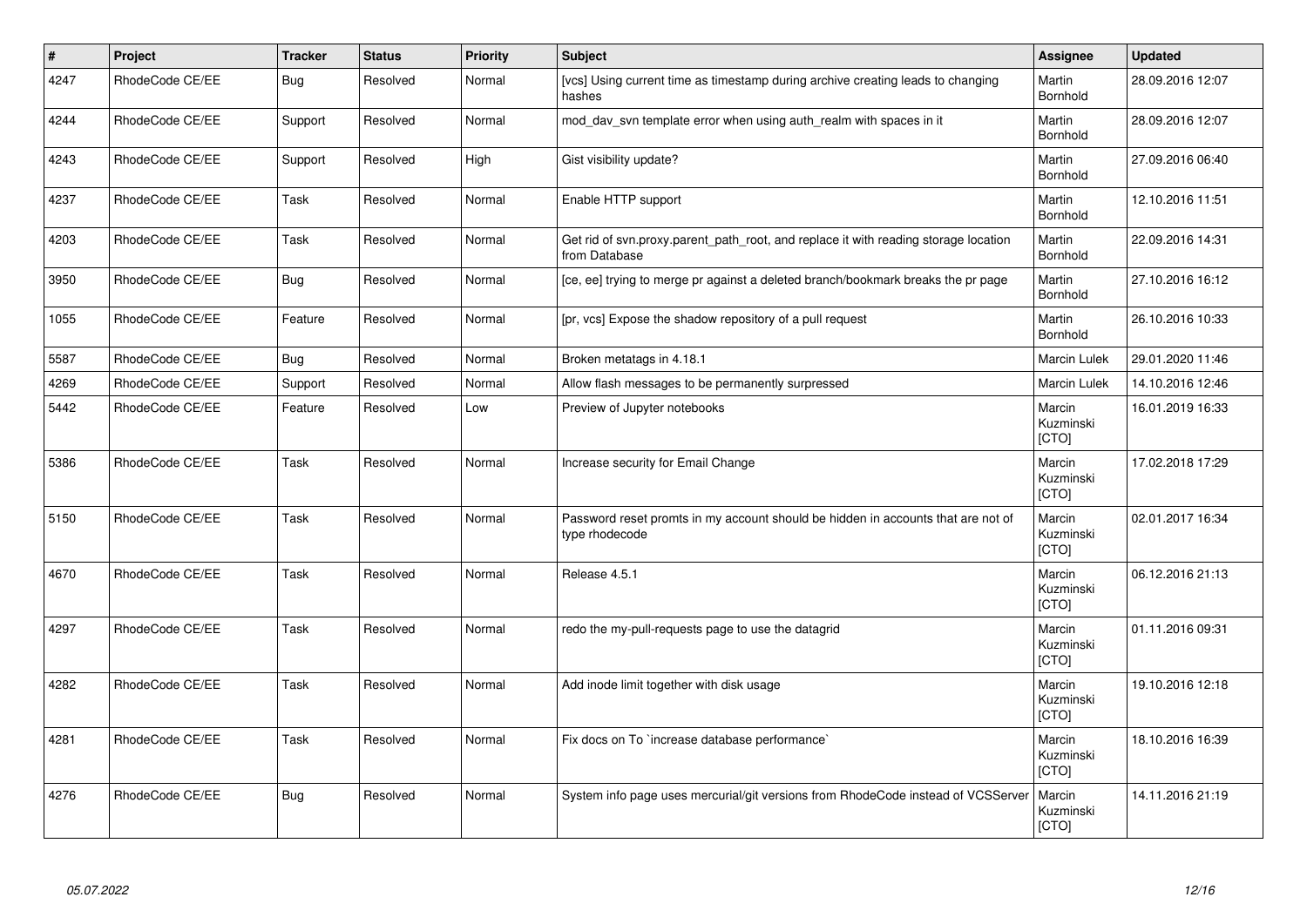| #    | Project         | <b>Tracker</b> | <b>Status</b> | <b>Priority</b> | <b>Subject</b>                                                                        | Assignee                     | <b>Updated</b>                   |
|------|-----------------|----------------|---------------|-----------------|---------------------------------------------------------------------------------------|------------------------------|----------------------------------|
| 4250 | RhodeCode CE/EE | Bug            | Resolved      | Normal          | Adding a reviewer into existing PR doesn't set a reason.                              | Marcin<br>Kuzminski<br>[CTO] | 07.10.2016 20:05                 |
| 4245 | RhodeCode CE/EE | Task           | Resolved      | Normal          | Convert control command to use http mode by default                                   | Marcin<br>Kuzminski<br>[CTO] | 14.10.2016 16:13                 |
| 4219 | RhodeCode CE/EE | Feature        | Resolved      | Normal          | [ce, ee] Add mandatory reviewers for pull requests                                    | Marcin<br>Kuzminski<br>[CTO] | 20.06.2017 15:23                 |
| 4211 | RhodeCode CE/EE | Feature        | Resolved      | Normal          | [ce, ee] increase webhook flexibility                                                 | Marcin<br>Kuzminski<br>[CTO] | 20.06.2022 10:55                 |
| 4184 | RhodeCode CE/EE | Bug            | Resolved      | High            | fix content INT overflow bug                                                          | Marcin<br>Kuzminski<br>[CTO] | 23.08.2016 10:31                 |
| 4178 | RhodeCode CE/EE | Bug            | Resolved      | Normal          | RhodeCode EE OVA VM wont run on a ESX 6.0 host                                        | Marcin<br>Kuzminski<br>[CTO] | 15.09.2016 13:25                 |
| 4155 | RhodeCode CE/EE | Bug            | Resolved      | Low             | Date of Last Change is not displayed correctly                                        | Marcin<br>Kuzminski<br>[CTO] | 21.01.2020 02:20                 |
| 4065 | RhodeCode CE/EE | Bug            | Resolved      | Normal          | [ux, login] 404 on login after comment attempt                                        | Marcin<br>Kuzminski<br>[CTO] | 04.07.2016 00:40                 |
| 4036 | RhodeCode CE/EE | Bug            | Resolved      | Normal          | encrypted clone_uri can throw unicodeerror after key change                           | Marcin<br>Kuzminski<br>[CTO] | 27.06.2016 19:38                 |
| 3556 | RhodeCode CE/EE | Task           | Resolved      | Normal          | Disable and rename initial_repo_scan flag                                             | Marcin<br>Kuzminski<br>[CTO] | 22.04.2016 14:33                 |
| 3549 | RhodeCode CE/EE | Bug            | Resolved      | Normal          | [4.0.0 regression], file source links use last commit id instead of current commit id | Marcin<br>Kuzminski<br>[CTO] | 21.04.2016 16:10                 |
| 4254 | RhodeCode CE/EE | Bug            | Resolved      | Normal          | [frontend] 500 Internal Server Error with i18n-ed pages                               |                              | Lisa Quatmann 30.09.2016 14:38   |
| 4224 | RhodeCode CE/EE | Bug            | Resolved      | Normal          | [docs] update docs re: removing old instances when switching editions                 |                              | Lisa Quatmann   11.10.2016 15:36 |
| 4194 | RhodeCode CE/EE | Task           | Resolved      | Normal          | move svn http backend out of labs into a real VCS settings                            |                              | Lisa Quatmann   14.09.2016 23:16 |
| 4121 | RhodeCode CE/EE | Bug            | Resolved      | Normal          | [ce, ee] server announcement has extra margin                                         |                              | Lisa Quatmann   26.09.2016 14:00 |
| 3488 | RhodeCode CE/EE | Bug            | Resolved      | Normal          | [frontend, styling] update icon font                                                  |                              | Lisa Quatmann   04.10.2016 13:27 |
| 4199 | RhodeCode CE/EE | Bug            | Resolved      | High            | investigate: ongoing SSL problems when switching to 4.X from 3.X                      | Johannes<br>Bornhold         | 15.09.2016 13:14                 |
| 4153 | RhodeCode CE/EE | Task           | Resolved      | Normal          | Optimize readme fetching by changing the system of readme detection                   | Johannes<br>Bornhold         | 09.09.2016 10:17                 |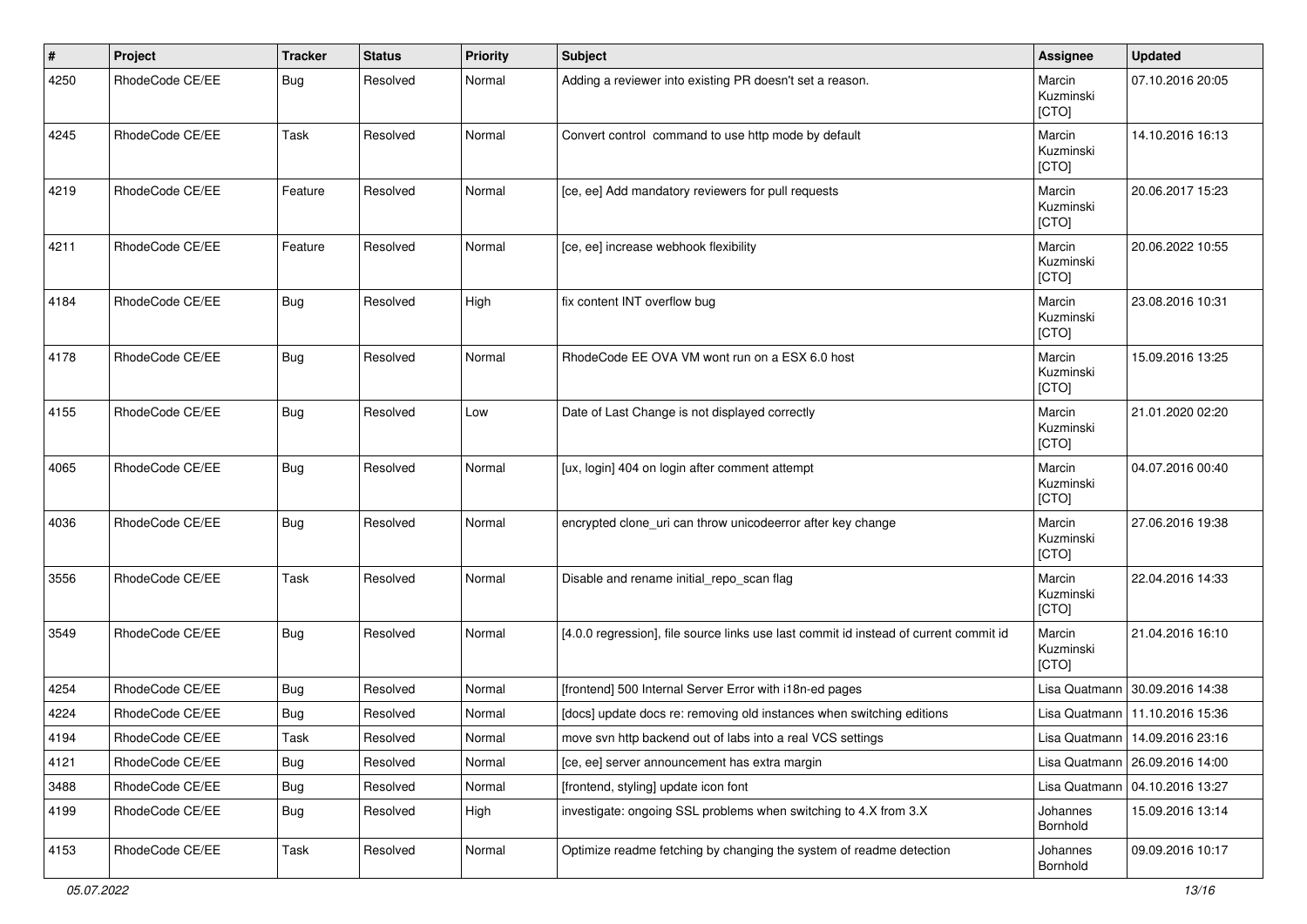| $\sharp$ | <b>Project</b>  | Tracker    | <b>Status</b> | <b>Priority</b> | <b>Subject</b>                                                                                                       | <b>Assignee</b>      | <b>Updated</b>   |
|----------|-----------------|------------|---------------|-----------------|----------------------------------------------------------------------------------------------------------------------|----------------------|------------------|
| 3971     | RhodeCode CE/EE | Bug        | Resolved      | Normal          | [ce, vcs] Merge requests/Pull requests failing due to rebase problem                                                 | Johannes<br>Bornhold | 19.07.2016 15:54 |
| 5615     | RhodeCode CE/EE | Feature    | Resolved      | Normal          | Misleading message in PR diff view "File was deleted in this version"                                                | Daniel D             | 23.04.2020 17:40 |
| 5610     | RhodeCode CE/EE | <b>Bug</b> | Resolved      | Normal          | Files navigation looses the at= <name> marker</name>                                                                 | Daniel D             | 03.10.2021 23:23 |
| 5608     | RhodeCode CE/EE | Bug        | Resolved      | High            | svn+ssh user set incorrectly                                                                                         | Daniel D             | 31.03.2020 18:21 |
| 5606     | RhodeCode CE/EE | <b>Bug</b> | Resolved      | High            | SVN + ssh subdirectory failure                                                                                       | Daniel D             | 09.04.2020 03:29 |
| 5604     | RhodeCode CE/EE | Bug        | Resolved      | High            | Search error on second result page                                                                                   | Daniel D             | 30.03.2020 16:01 |
| 5602     | RhodeCode CE/EE | Feature    | Resolved      | Normal          | Copy full path only copies partial                                                                                   | Daniel D             | 30.03.2020 16:04 |
| 5599     | RhodeCode CE/EE | <b>Bug</b> | Resolved      | Normal          | SVN navigation to trunk fails                                                                                        | Daniel D             | 04.04.2020 11:21 |
| 5581     | RhodeCode CE/EE | Feature    | Resolved      | Normal          | expose `send_email` option in the HTTP API, for `comment_commit` and<br>comment pull request                         | Daniel D             | 29.01.2020 11:46 |
| 5579     | RhodeCode CE/EE | <b>Bug</b> | Resolved      | Normal          | JS bug when a commit message can be parsed as a number                                                               | Daniel D             | 20.01.2020 10:04 |
| 4311     | RhodeCode CE/EE | Task       | Resolved      | Normal          | Diffs feedback                                                                                                       | Daniel D             | 26.11.2016 14:10 |
| 4296     | RhodeCode CE/EE | Bug        | Resolved      | Normal          | [ee] Can not create pull requests with reviewers.                                                                    | Daniel D             | 07.11.2016 21:17 |
| 4288     | RhodeCode CE/EE | Task       | Resolved      | Normal          | [ce, ee] unify controllers that use diffs                                                                            | Daniel D             | 02.08.2017 11:41 |
| 4278     | RhodeCode CE/EE | Bug        | Resolved      | Normal          | [admin] Clicking the save button in admin -> settings -> issue tracker leads to<br>exception if no patterns entered. | Daniel D             | 18.10.2016 13:38 |
| 4268     | RhodeCode CE/EE | Bug        | Resolved      | High            | [ee] default reviewers from changed lines is returning wrong values                                                  | Daniel D             | 06.10.2016 14:35 |
| 4267     | RhodeCode CE/EE | Feature    | Resolved      | Normal          | [ce, ee] jira tracker integration wildcard project key support                                                       | Daniel D             | 10.10.2016 20:13 |
| 4259     | RhodeCode CE/EE | Task       | Resolved      | Low             | Events, create post-create-user event                                                                                | Daniel D             | 30.01.2017 20:11 |
| 4238     | RhodeCode CE/EE | Task       | Resolved      | Normal          | default reviewers updates                                                                                            | Daniel D             | 06.10.2016 14:26 |
| 4233     | RhodeCode CE/EE | Bug        | Resolved      | High            | slack, git push problem                                                                                              | Daniel D             | 26.09.2016 11:56 |
| 4225     | RhodeCode CE/EE | Feature    | Resolved      | Normal          | [ce, ee] repo group integrations cascade to child repo groups                                                        | Daniel D             | 14.09.2016 11:12 |
| 4223     | RhodeCode CE/EE | Bug        | Resolved      | High            | [git, tags] annotated tags not appearing in UI                                                                       | Daniel D             | 12.09.2016 06:12 |
| 4202     | RhodeCode CE/EE | Task       | Resolved      | Normal          | Polish the 503.html page                                                                                             | Daniel D             | 30.08.2016 23:54 |
| 4183     | RhodeCode CE/EE | Feature    | Resolved      | Normal          | Different roles for PR reviewers                                                                                     | Daniel D             | 12.10.2020 23:13 |
| 4181     | RhodeCode CE/EE | Task       | Resolved      | Normal          | Integrations: allow root repos only integrations                                                                     | Daniel D             | 31.08.2016 17:44 |
| 4180     | RhodeCode CE/EE | Task       | Resolved      | Normal          | integrations: possible limit the updates sent                                                                        | Daniel D             | 22.08.2016 12:22 |
| 4175     | RhodeCode CE/EE | Feature    | Resolved      | Normal          | [ce, ee] repo group integrations                                                                                     | Daniel D             | 16.08.2016 20:00 |
| 4173     | RhodeCode CE/EE | <b>Bug</b> | Resolved      | Urgent          | [ce, ee] mysql recycle pool timeout not working                                                                      | Daniel D             | 16.08.2016 22:02 |
| 4091     | RhodeCode CE/EE | <b>Bug</b> | Resolved      | Normal          | [ce, ee] Redmine integration blocks for 30 seconds if redmine server not available                                   | Daniel D             | 15.07.2016 12:26 |
| 1131     | RhodeCode CE/EE | Feature    | Resolved      | Normal          | Implement default reviewers for code review                                                                          | Daniel D             | 21.09.2016 18:28 |
| 5576     | RhodeCode CE/EE | <b>Bug</b> | Resolved      | High            | Hosting many repositories                                                                                            | Craig Fairhurst      | 12.02.2020 12:55 |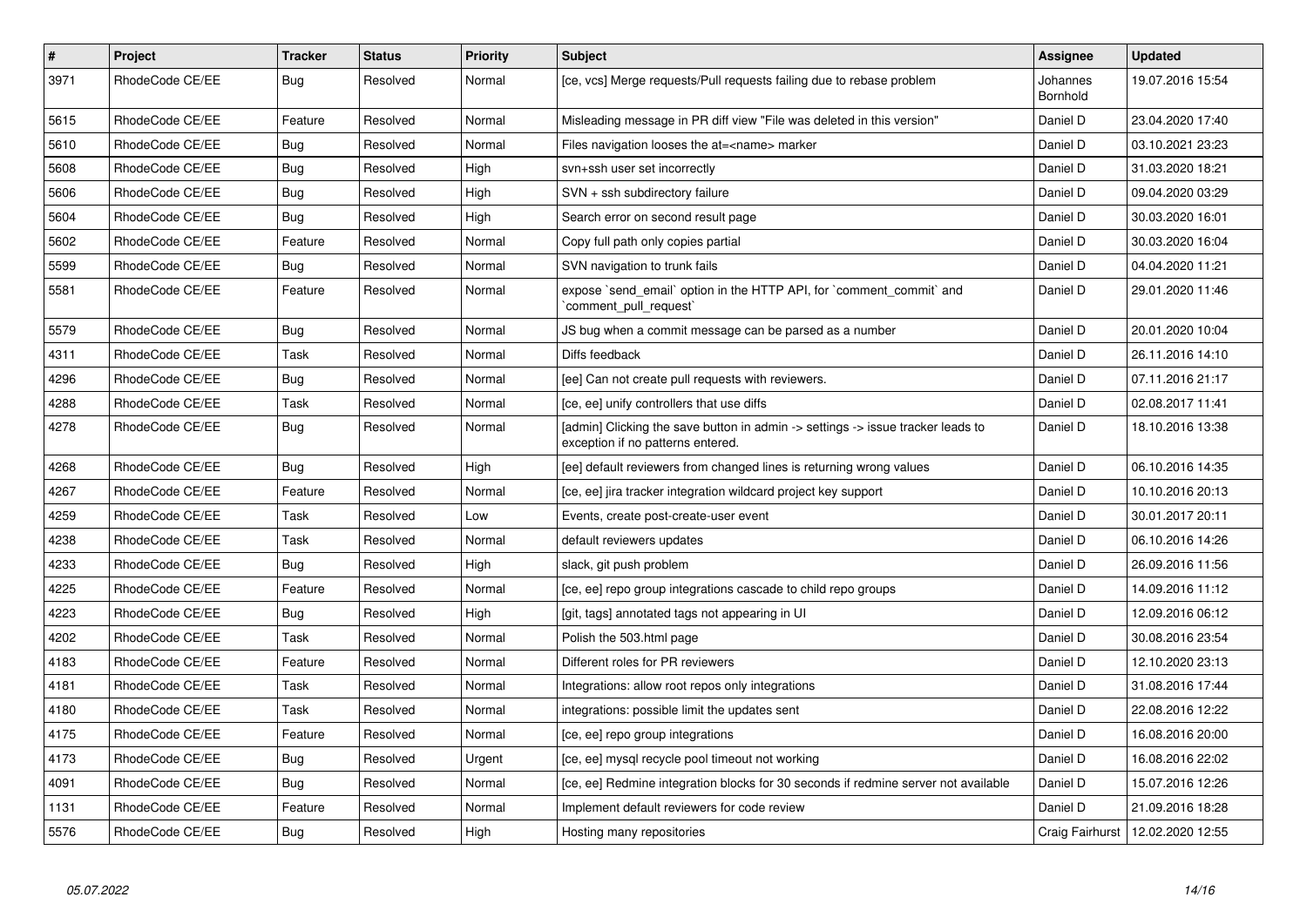| $\#$ | Project              | <b>Tracker</b> | <b>Status</b> | <b>Priority</b> | <b>Subject</b>                                                                                           | Assignee                     | <b>Updated</b>   |
|------|----------------------|----------------|---------------|-----------------|----------------------------------------------------------------------------------------------------------|------------------------------|------------------|
| 5326 | RhodeCode CE/EE      | Task           | Resolved      | Normal          | Public usergroup profile                                                                                 | Bartłomiej<br>Wołyńczyk      | 22.02.2018 15:44 |
| 2539 | RhodeCode CE/EE      | Feature        | Feedback      | Normal          | Recursive deletion of resources                                                                          |                              | 20.04.2016 08:52 |
| 4251 | RhodeCode CE/EE      | Task           | Feedback      | High            | [customer] Pull request with subrepos                                                                    | Martin<br>Bornhold           | 10.11.2016 17:52 |
| 3454 | RhodeCode CE/EE      | Task           | Feedback      | Normal          | [ce/ee] visually differentiate the two editions                                                          | Marcin<br>Kuzminski<br>[CTO] | 10.08.2016 03:30 |
| 4092 | RhodeCode CE/EE      | Bug            | Feedback      | Normal          | [ce, ee] Redmine/JIRA integrations - smart commits                                                       | Daniel D                     | 21.07.2016 12:59 |
| 5342 | RhodeCode Appenlight | <b>Bug</b>     | New           | Low             | Broken link [Applications Modify application]                                                            |                              | 21.06.2017 21:21 |
| 4220 | RhodeCode Appenlight | Feature        | New           | Low             | Search params allow sorting of result.                                                                   |                              | 06.09.2016 16:33 |
| 4071 | RhodeCode Appenlight | Feature        | New           | Normal          | Allow for easy out-out of assigned permissions                                                           |                              | 05.07.2016 10:14 |
| 4064 | RhodeCode Appenlight | Feature        | New           | Normal          | Create a multiple action feature for Reports and Logs lists                                              |                              | 30.06.2016 15:18 |
| 4063 | RhodeCode Appenlight | Feature        | New           | Normal          | add option to specify custom value in dashboard select                                                   |                              | 30.06.2016 15:17 |
| 4062 | RhodeCode Appenlight | Feature        | New           | Normal          | A way to see browser breakdown for an error                                                              |                              | 30.06.2016 15:16 |
| 4061 | RhodeCode Appenlight | Feature        | New           | Normal          | Timezone for applications                                                                                |                              | 30.06.2016 15:16 |
| 4060 | RhodeCode Appenlight | Feature        | New           | Normal          | Replayable requests                                                                                      |                              | 30.06.2016 15:15 |
| 4059 | RhodeCode Appenlight | Feature        | New           | Normal          | Server Monitoring                                                                                        |                              | 30.06.2016 15:15 |
| 4057 | RhodeCode Appenlight | Feature        | New           | Normal          | Negation option for search filter                                                                        |                              | 30.06.2016 15:12 |
| 4056 | RhodeCode Appenlight | Feature        | New           | Normal          | Optionally allow to filter graphs per machine in dashboard                                               |                              | 30.06.2016 15:12 |
| 4017 | RhodeCode Appenlight | Feature        | New           | Low             | application logos need help                                                                              |                              | 14.06.2016 11:52 |
| 3994 | RhodeCode Appenlight | <b>Bug</b>     | New           | Normal          | during setup, user is given option to make admin account even if one does not exist                      |                              | 08.06.2016 12:44 |
| 3990 | RhodeCode Appenlight | Bug            | New           | Normal          | some dashboard builder buttons are up against fields                                                     |                              | 07.06.2016 12:01 |
| 3987 | RhodeCode Appenlight | <b>Bug</b>     | New           | Normal          | adjust footer so it's consistent with the website footer                                                 |                              | 15.06.2016 10:20 |
| 3986 | RhodeCode Appenlight | <b>Bug</b>     | New           | Normal          | table headers should be left aligned                                                                     |                              | 07.06.2016 11:53 |
| 4052 | RhodeCode Appenlight | Task           | New           | Normal          | release fixes                                                                                            | <b>Marcin Lulek</b>          | 29.06.2016 12:14 |
| 3991 | RhodeCode Appenlight | <b>Bug</b>     | Resolved      | Normal          | report logs need upper margin                                                                            |                              | 21.06.2016 18:55 |
| 3989 | RhodeCode Appenlight | <b>Bug</b>     | Resolved      | Normal          | even up report spacing                                                                                   |                              | 21.06.2016 18:55 |
| 5628 | Documentation        | <b>Bug</b>     | New           | Normal          | Problems with SSH Connection docs                                                                        |                              | 06.05.2022 21:14 |
| 5627 | Documentation        | <b>Bug</b>     | New           | Normal          | Immediate re-run of rhodecode-index throws warnings on some repos (and suggests<br>rebuild from scratch) |                              | 02.07.2020 19:41 |
| 5625 | Documentation        | Bug            | New           | Normal          | Feedback on RhodeCode Full-text search docs                                                              |                              | 02.07.2020 19:22 |
| 5598 | Documentation        | Bug            | New           | Low             | Typo in force delete command                                                                             |                              | 19.03.2020 20:10 |
| 5591 | Documentation        | Support        | New           | Normal          | documentation typo                                                                                       |                              | 04.02.2020 19:43 |
| 5551 | Documentation        | Bug            | New           | Normal          | Mention LargeFile and LFS in the Backup page                                                             |                              | 21.04.2019 20:58 |